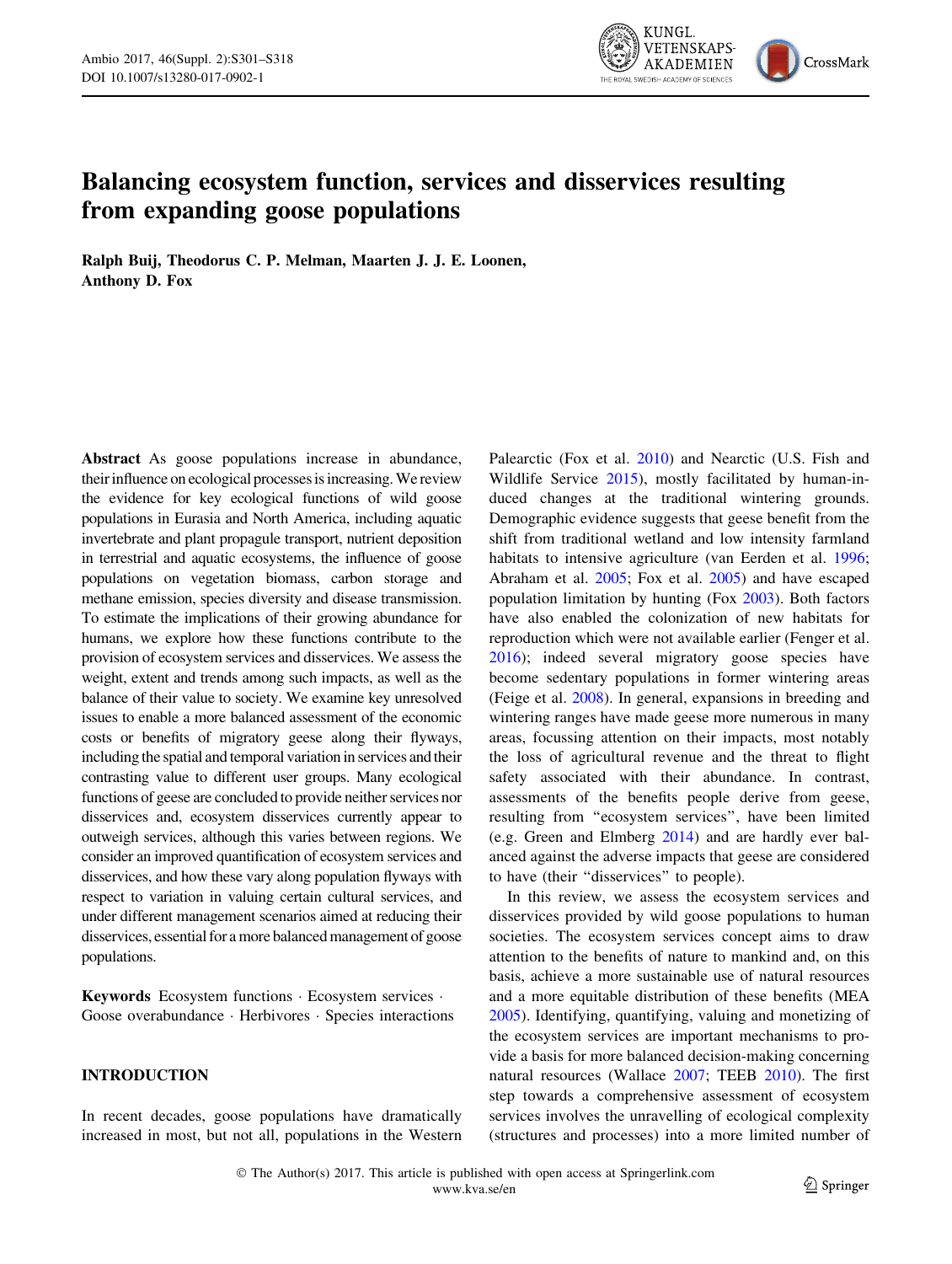ecosystem functions (De Groot et al. [2002](#page-12-0)). These functions, in turn, provide the services that are valued by humans. In our review, this distinction between benefits, ecosystem services and ecological functions is important, especially to prevent double counting (Wallace [2007](#page-17-0); Boyd and Banzhaf [2007](#page-12-0)). The existing literature presents several definitions (e.g. De Groot et al. [2002;](#page-12-0) MEA [2005;](#page-15-0) Wallace [2007;](#page-17-0) Seppelt et al. [2011\)](#page-16-0), but we follow Boyd and Banzhaf [\(2007](#page-12-0)) as closely as possible, using their definition that: ''ecosystem services are components of nature, directly enjoyed, consumed, or used to yield human wellbeing''. They make a clear distinction between services and benefits, the latter of which they consider to be the effect of the services. In the same vein, if the benefits are adverse, they originate from ecosystem disservices. In their view, recreation is a benefit, originating from e.g. a configuration of plant species in a landscape which is the ecosystem service. We differ from previous assessments (e.g. Green and Elmberg [2014\)](#page-13-0), which included a range of potential, indirect benefits to humankind (such as biodiversity regulation) as ecosystem services. We restrict services or disservices to those functions of geese that *directly* impact humans. In other words, ecosystem services are the 'endproducts' consumed by human kind as benefits or disadvantages, whereas ecological functions are the underlying processes and intermediate products, that do not necessarily directly benefit or cause disadvantage to humankind (e.g. Boyd and Banzhaf [2007](#page-12-0)). As stated, this distinction is not always clear and remains the subject of discussion (Wallace [2007;](#page-17-0) Fisher et al. [2009;](#page-13-0) Seppelt et al. [2011\)](#page-16-0).

For this reason, we structured this review using the following steps: (a) what are the main ecological functions in which geese play a vital role, i.e. how do goose populations influence their environment? (b) What are the consequences for the environment (effects, intermediate products)? (c) What are the ecosystem services or disservices following from these ecological functions, i.e. which aspects of the ecological functioning of geese are beneficial or detrimental, to humans? Although East Asian goose populations show less favourable conservation status (Jia et al. [2016\)](#page-14-0), we know far less about their ecosystem function, services and disservices, which therefore will not be considered here.

We subsequently assess the weights and trends of the impacts of ecosystem services or disservices and review the balance of their perceived value to society. This can only partly be achieved through a financial assessment of these services. The sense and non-sense of the strict application of financial costs to the validation have been discussed in depth elsewhere (e.g. Farber et al. [2002](#page-13-0); Howarth and Farber [2002\)](#page-14-0). Since financial considerations play an important part in societal and political decisions, such a financial assessment may facilitate a more balanced

policy making by quantifying benefits and disadvantages. Monetary value is particularly easy to use to assess provisioning services and we review the economic impacts of such services and disservices where possible. For regulating and cultural services, monetizing is more complicated, since the market for these is not well developed (Farber et al. [2002](#page-13-0); Sijtsma et al. [2013\)](#page-16-0) and several regulating services in fact represent functions (e.g. pollination) or benefits (e.g. aesthetic values) (Boyd and Banzhaf [2007](#page-12-0)).

# ECOLOGICAL FUNCTIONS OF GEESE

#### Carriers of other organisms or their propagules

### Plant and animal dispersal

Bird-mediated passive transport of propagules of aquatic invertebrates and plants is likely a significant means of dispersal for many species, at least locally, especially involving aquatic birds (Figuerola and Green [2002;](#page-13-0) Green and Elmberg [2014](#page-13-0)). Such transport may be either by ectozoochory (by adhesion to the outside of animals) or endozoochory (through ingested propagules, requiring mechanisms to survive digestive processes in the alimentary canal of their dispersers; Figuerola and Green [2002](#page-13-0)). Compared to the rich and diverse literature on ducks as dispersal agents of plant and animal propagules, relatively few studies have addressed the importance of geese in this regard (Green and Elmberg [2014\)](#page-13-0).

On the winter quarters, out of 24 shot brent Branta bernicla from a New Jersey saltmarsh, 18 carried seeds of five grass species and three forbs (plus two other unidentified graminoid seeds) on their feet or feathers, all but one of which had potentially adhesive structures to facilitate attachment (Vivian-Smith and Stiles [1994\)](#page-17-0). A study of lower saltmarsh endozoochorous seed dispersal by brent geese showed seeds dispersed through the guts of geese were two orders of magnitude less likely to germinate compared to undigested seeds dispersed by the tide (Chang et al. [2005\)](#page-12-0).

On breeding areas, small-scale propagule dispersal was common in barnacle goose Branta leucopsis faeces in Svalbard, mainly grasses and Cyperacean species, but also forbs (especially Arctic Bistort Bistorta vivipara) and berries (Bruun et al. [2008](#page-12-0)). Berries are a major feature of goose diets, especially during post-breeding and pre-migration fattening periods in the Arctic and sub-Arctic, and this may contribute to seed dispersal for such species (Kear [1966](#page-14-0)). Although most geese evacuate the contents of their intestines before or early into long-distance flight (Klein et al. [2008](#page-14-0)), and long-distance dispersal events are likely to be rare for this and other reasons (cf. Clausen et al. [2002](#page-12-0)),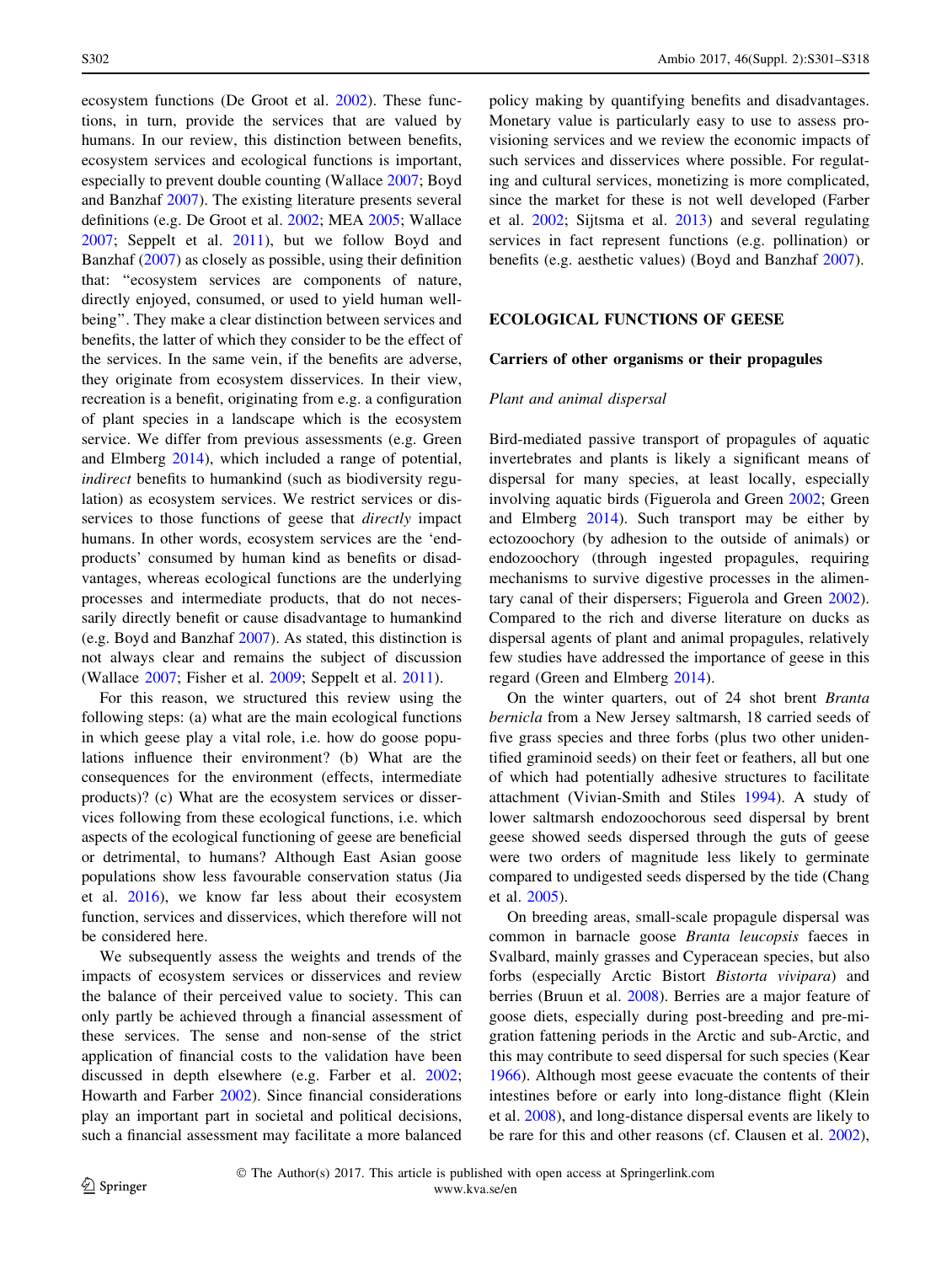experimental studies show retention of seeds and other propagules for longer periods, especially large plant seeds, potentially providing transport of alien and native plant seeds over distances in excess of 1000 km (García-Álvarez et al. [2015\)](#page-13-0). In this way, geese may potentially have contributed to the dispersal of water plants, for example as claimed from temperate areas to Greenland (Bennike and Anderson [1998](#page-12-0)).

Geese may disperse noxious or toxic weeds that cause problems for agriculture, although a study of resident Canada geese Branta canadensis droppings in suburban and urban North Carolina, U.S., found them to be relatively poor vectors of viable seeds: only four plants (3.1%) germinated out of 127 droppings planted (Ayers et al. [2010](#page-11-0)). Nevertheless, geese retain the potential to disperse alien species (e.g. Best and Arcese [2009;](#page-12-0) Isaac-Renton et al. [2011;](#page-14-0) Green [2016\)](#page-13-0).

As well as plant propagules, geese are likely important dispersers of invertebrates. For example, greylag geese Anser anser disperse bryozoans (Figuerola et al. [2004](#page-13-0)), Canada geese are thought to be major vectors of zooplankton in the arctic (Haileselasie et al. [2016\)](#page-13-0), while Louette and De Meester [\(2004\)](#page-14-0) propose geese as important vectors of zooplankton between Belgian ponds.

# Spread of disease

Migratory geese cross national borders annually, exploiting a variety of sites where they stop for longer or shorter periods, in the process disseminating a range of pathogens harmful to humans and poultry, including avian influenza, Newcastle disease virus, avian pneumovirus, duck plague virus, and egg drop syndrome virus (Hubálek [2004;](#page-14-0) Dhama et al. [2008\)](#page-12-0). Some of these, such as avian influenza, have led to major economic losses. Bar-headed Anser indicus and greater white-fronted geese Anser albifrons are considered the principal reservoir for most of the avian influenza subtypes (Alexander [2000\)](#page-11-0), although the majority of these were low pathogenic forms (Dhama et al. [2008](#page-12-0)). However, geospatial analysis shows that the Asian distribution of highly pathogenic H5N1 influenza virus outbreaks in domestic poultry was associated with free grazing geese in the region (Gilbert et al. [2006\)](#page-13-0). Migratory barheaded geese were suggested to act as long-distance carriers of the H5N1 strain in Asia (Chen et al. [2005](#page-12-0)), based on the genetic relatedness of H5N1 virus isolated from geese in Tibet and Qinghai Lake in China (Prosser et al. [2011\)](#page-15-0). Geese may also be carriers of other diseases that impact birds; for example, histopathological lesions consistent with proventricular dilation disease (PDD) caused by avian bornavirus that leads to high mortality in parrots have been identified in wild Canada geese (Daoust et al. [1991\)](#page-12-0).

In addition to viruses, numerous studies over the past 15 years have shown that Canada goose faeces contain pathogenic protozoa and bacteria (Gorham and Lee [2015](#page-13-0)). Consequently, Canada geese may pose important health problems at lakes used by people. Canada geese were the dominant source of Escherichia coli (44.7–73.7% of the total sources) in four watersheds in the U.S. (Somarelli et al. [2007](#page-16-0)) and more than 95% of E. coli isolates from Canada geese were resistant to a range of antibiotics apart from bacitracin or ciprofloxacin (Fallacara et al. [2001](#page-12-0); Cole et al. [2005](#page-12-0); Middleton and Ambrose [2005](#page-15-0)). A single Canada goose can excrete up to 107 faecal coliforms daily, with  $3.6 \times 10^4$  faecal coliforms per gram of faeces, although only 9% of those were enterotoxin-producing E. coli and no Salmonella spp. were detected (Hussong et al. [1979\)](#page-14-0). Canada geese have also been linked to water contamination through dissemination of infectious Cryptosporidium parvum oocytes (Graczyk et al. [1997](#page-13-0); Fallacara et al. [2004](#page-12-0)) or Campylobacter (Rutledge et al. [2013](#page-16-0)). Campylobacters are among the most significant causes of human gastrointestinal infections worldwide, and the role that waterfowl have in the spread of disease is only now beginning to emerge. Colles et al. ([2008\)](#page-12-0) found that many wild geese carry *Campylobacter*, although the highly hostspecific genotypes of *C. jejuni* isolated from geese indicate they are unlikely to be the source of human disease outbreaks. Barnacle geese are also a potential vector of toxoplasmosis into a high arctic ecosystem, where the common intermediate host is not present, but Arctic foxes Alopex lagopus have suffered infection (Prestrud et al. [2007](#page-15-0)).

#### Defecation

#### Soluble N as fertilizer and fodder

Geese can produce between 58 g day<sup>-1</sup> (barnacle goose) and 175 g day<sup>-1</sup> faecal material (Canada goose, c.  $2-4\%$  of their body mass; Kear [1963\)](#page-14-0), depositing up to 0.3 droppings  $m^{-2}$  day<sup>-1</sup> in heavily grazing areas (Groot Bruinderink [1989](#page-13-0)). In wet soils and those with low levels of mobilized soluble nitrogen (N), plant growth may be limited by N. The white deposits on goose faeces contain soluble N in the form of uric acid and ammonium ions, which may enhance plant growth under N limited conditions. This may particularly be the case in Arctic graminoid systems, where limited edaphic N, and short growing seasons constrain spring growth of grass and sedge species eaten by lesser snow geese Chen caerulescens caerulescens (Cargill and Jefferies [1984a](#page-12-0), [b](#page-12-0); Bazely and Jefferies [1989](#page-11-0); Ruess et al. [1989](#page-16-0); Beaulieu et al. [1996\)](#page-11-0). In sub-Arctic Alaskan spring barley Hordeum vulgare fields, goose faeces provided more N to the soil and subsequent crop than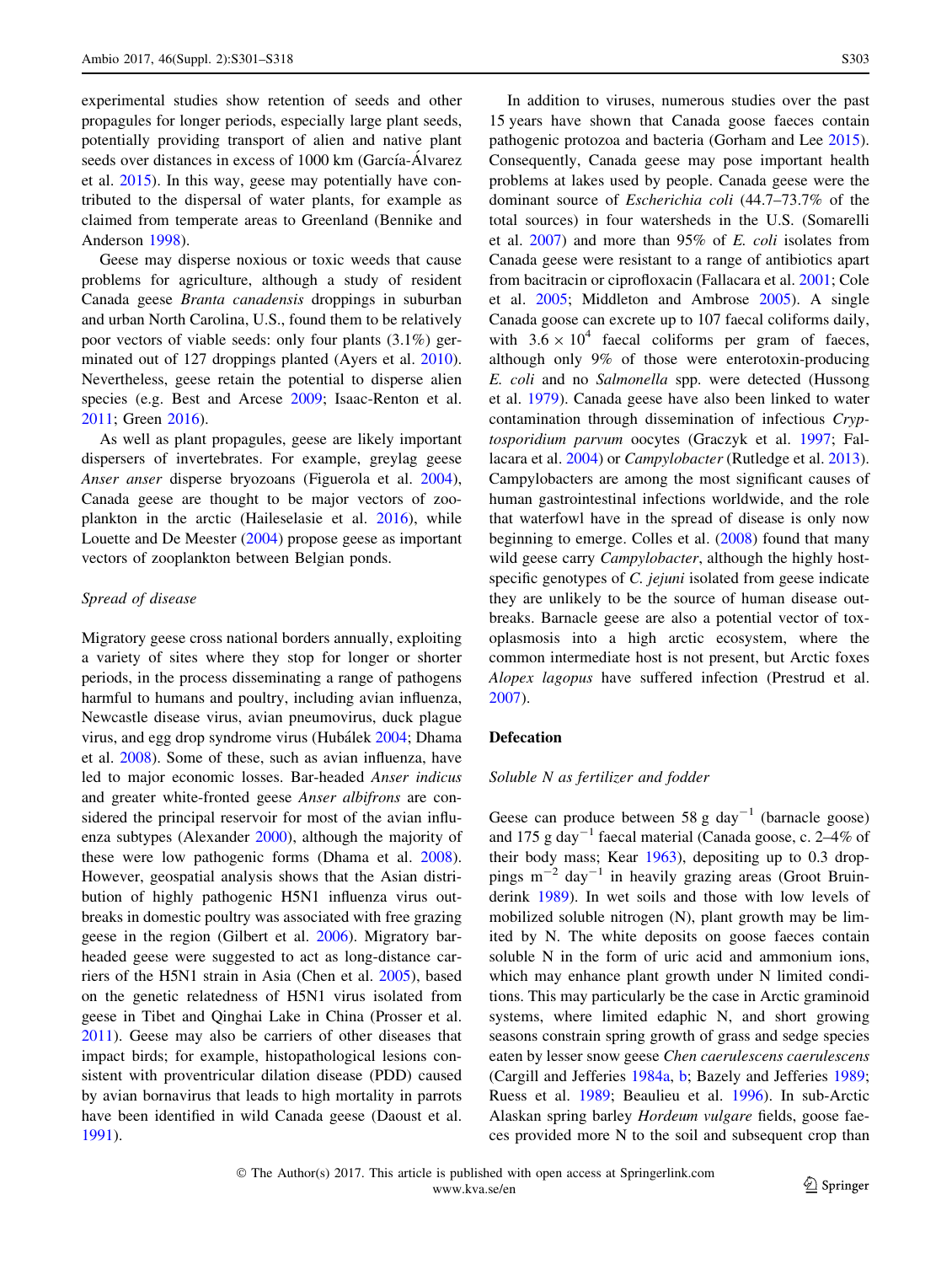was generally available, contributing N during the critical early growth phase (Cochran et al. [2000](#page-12-0)).

This may not be the case further south on staging and wintering areas of geese. Generally, the literature reports almost no winter fertilizing effects from droppings in stimulating grass and cereal growth (e.g. geese feeding on grass and winter cereals; Abdul Jalil and Patterson [1989](#page-11-0); Groot Bruinderink [1989](#page-13-0)). In contrast to Arctic studies, goose faeces added to clipping experiments in northwestern Europe showed very little fertilizing effect, presumably because such contributions of N  $(1-2 \text{ kg N ha}^{-1})$ , e.g. Rutschke and Schiele [1978\)](#page-16-0) were trivial compared to agricultural fertilizer applications in such situations  $(100-200 \text{ kg N} \text{h}a^{-1}$  for intensive cereal production, e.g. Jensen and Schjoerring [2011](#page-14-0)). However, van den Wyngaert et al. [\(2001](#page-16-0)) showed elevated releases of N and phosphorus (P) from above-ground plant material in grazed versus ungrazed semi-natural temperate grasslands. They interpreted this potential ''fertilizing effect'' to rapid leaching of soluble forms of both elements from goose faeces, although effects were short term, confined to the period when geese were physically present. Rye-grass N content in swards grazed by greater white-fronted geese in winter were significantly higher on grazed versus ungrazed sites; inorganic soil N followed a similar trend (Shimada and Mizota [2009](#page-16-0)). These authors concluded goose droppings contributed to elevated levels of inorganic soil N and contributed to grass regeneration.

Several authors have reported on the ''fouling'' effects of goose droppings, inhibiting vegetation use by other herbivores (e.g. Balkenhol et al. [1984\)](#page-11-0), but hares were equally willing to visit fouled or dropping-free plots in saltmarshes (van der Wal et al. [1998](#page-16-0)). Because of the combination of highly selective foraging and low levels of digestion of their plant food compared to ruminants, goose droppings can be relatively nutritionally attractive to other herbivores. Hence, sheep and cattle have been observed in spring eating barnacle goose faeces on the Scottish islands of Coll and Gunna (Ingram [1933](#page-14-0)), while Svalbard reindeer Rangifer tarandus platyrhynchos consume barnacle goose droppings because eating grass-rich goose faeces elevated their own food intake rates above normal grazing (van der Wal and Loonen [1998\)](#page-16-0).

#### Contamination of freshwater and urban areas

Geese frequently forage extensively in highly fertilized agricultural habitats, but congregate to densely roost at night on lakes and wetlands, where their excreta represent an external nutrient source of N and P potentially equivalent to contributions from surface water flow (the largest single input source for most wetlands, Manny et al. [1994](#page-14-0); Post et al. [1998](#page-15-0); Dessborn et al. [2016](#page-12-0)). During stop-over or

wintering periods varying from 2 to 18 weeks, geese (greater white-fronted, bean Anser fabalis, Canada, lesser snow, greater snow Chen caerulescens atlantica and Ross' geese Chen rossii) added 88–92% (Rönicke et al. [2008](#page-16-0)), 75% (Post et al. [1998;](#page-15-0) Kitchell et al. [1999](#page-14-0)), 85–93% (Olson et al. [2005](#page-15-0)), and 70% (Manny et al. [1975](#page-15-0), [1994](#page-14-0)) of the P input from all sources to lakes, wetlands and reservoirs in the U.S. and Germany. In addition, geese supplied between 27 and 44% of all N (Manny et al. [1975,](#page-15-0) [1994;](#page-14-0) Post et al. [1998](#page-15-0); Kitchell et al. [1999;](#page-14-0) Olson et al. [2005\)](#page-15-0). One modelling framework (taking into account goose foraging behaviour, energy requirements, metabolic constraints and nutrient concentrations in food) estimated a mean annual allochthonous nutrient contribution by herbivorous waterbirds to Dutch freshwater bodies of  $382.8 \pm 167.1$  tonnes N year<sup>-1</sup> and 34.7  $\pm$  2.3 tonnes P year<sup>-1</sup>, which corresponded to annual surface-water loadings of 1.07 kg N ha<sup>-1</sup> and 0.10 kg P ha<sup>-1</sup> (46% of which by greater white-fronted and greylag geese; Hahn et al. [2008](#page-13-0)).

Such nutrient contributions by geese to aquatic systems may reduce water quality (e.g. Manny et al. [1994;](#page-14-0) Olson et al. [2005;](#page-15-0) but see Pettigrew et al. [1997\)](#page-15-0) through adverse increases in phytoplankton, including nitrogen-fixing cyanobacteria and algae (Kadlec [1979](#page-14-0); Kitchell et al. [1999](#page-14-0); Nürnberg and LaZerte [2016\)](#page-15-0) and create conditions suitable for avian cholera and type C botulism outbreaks (Enright [1971;](#page-12-0) Wobeser [1981](#page-17-0)). However, N and P contributions to ultra-oligotrophic shallow tundra ponds from barnacle and pink-footed geese Anser brachyrhynchus had little impact on phytoplankton biomass on Svalbard because high biomass of the efficient zooplankton grazer Daphnia in the absence of fish and invertebrate predators limited algal growth (van Geest et al. [2007](#page-17-0)).

In addition to contamination of water sources (e.g. Rutledge et al. [2013\)](#page-16-0), urban contamination by growing urban geese populations is increasing, notably not only in city parks but also elsewhere, enhancing the risk of infections by elevated proximity of geese to humans and livelihoods (Beston et al. [2014;](#page-12-0) van der Jeugd and Kwak [2017](#page-16-0)).

# Above-ground grazing and grubbing for subterranean roots and rhizomes

Most monocotyledonous plants show compensatory regrowth to defoliation after biomass removal by grazers, to a greater or lesser extent where nutrients are not limiting (McNaughton et al. [1983;](#page-15-0) Ferraro and Oesterheld [2002](#page-13-0)). McNaughton's [\(1979](#page-15-0)) grazing optimization hypothesis predicts that plant production is stimulated at intermediate levels of grazing, whereby goose grazing enhances net primary production and may elevate protein content (Prins et al. [1980](#page-15-0); Ydenberg and Prins [1981\)](#page-17-0), confirmed by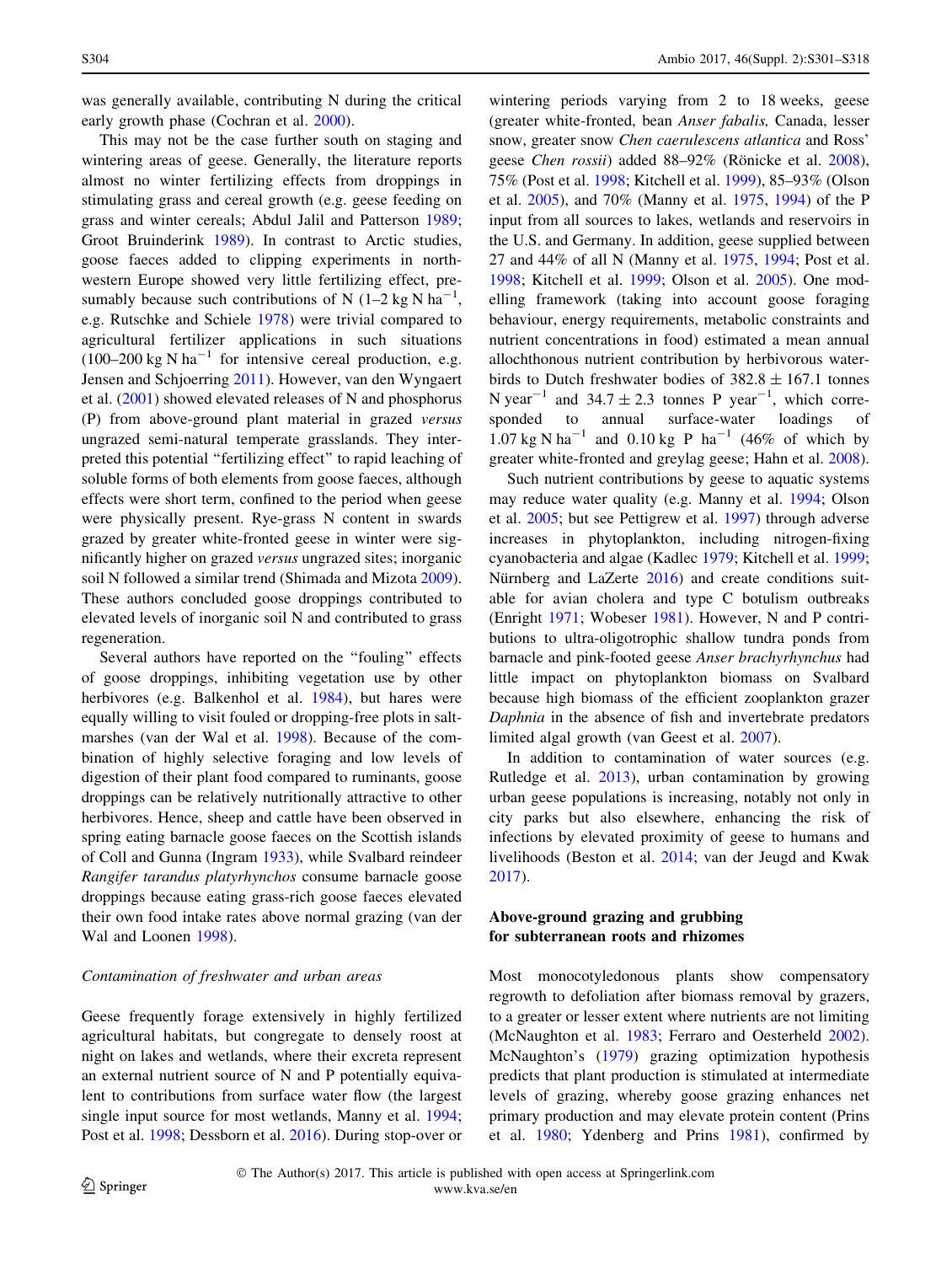manipulative studies at the plot (Cargill and Jefferies [1984b\)](#page-12-0) or plant level (Hik et al. [1991;](#page-13-0) Fox et al. [1998](#page-13-0); Fox and Kahlert [2003](#page-13-0)). Captive barnacle geese grazing on red fescue Festuca rubra swards in the Dutch Wadden Sea increased axillary tiller production at grazing levels similar to natural situations (van der Graaf et al. [2005](#page-16-0)). These findings suggest that grazing geese may at least modestly increase the carrying capacity of monocotyledonous swards, although other studies have failed to find such compensatory growth (e.g. wintering barnacle geese grazing rye-grass-dominated pastures in Scotland; Cope et al. [2003\)](#page-12-0). Such results contrast those of studies where geese consumed plant storage organs, which almost inevitably reduces primary production (e.g. Bélanger and Bédard [1994;](#page-12-0) Amat [1995\)](#page-11-0).

The longer term effects of grazing may be adverse especially under increasingly intensified grazing by growing goose populations in sensitive Arctic systems. Nutrient levels and a short growing season constrain primary production in Arctic regions, where goose grazing may reduce production of graminoids in comparison to areas where geese were excluded (Gauthier et al. [2004\)](#page-13-0). In Arctic coastal salt marshes, moderate goose grazing on Puccinellia phryganodes enhances plant production, but intensified grazing in combination with grubbing for subsurface rhizomes beyond a certain threshold can destroy plant cover, leading to soil erosion and inhibiting plant revegetation over extended periods due to elevated soil surface salinity (Jefferies [1988](#page-14-0)). Along Hudson Bay coasts, Canada, this process has spread inland to cause further loss of plant cover over large expanses of the Hudson Bay lowlands (Iacobelli and Jefferies [1991;](#page-14-0) Jano et al. [1998](#page-14-0)), loss of soil N retention (Buckeridge and Jefferies [2007\)](#page-12-0) and ultimately a runaway trophic cascade analogous to desertification (Williams et al. [1993](#page-17-0); Srivastava and Jefferies [1996\)](#page-16-0). In the face of equally rapid increases in goose densities, Arctic freshwater wet meadows show less corresponding declines in plant productivity, although in such systems, grazing may favour mosses over graminoids because of their enhanced ability to access N released from goose faeces near the soil surface (Gauthier et al. [2006](#page-13-0)). However, in Svalbard, wet habitats appear highly susceptible to vegetation loss, substrate disruption and soil loss as a result of goose grubbing there (Speed et al. [2009](#page-16-0)); an effect which is increasing with population increase and expansion on the summering areas (Pedersen et al. [2013](#page-15-0)).

# Crop loss

Many goose species have shifted from traditional sources of food in natural ecosystems to forage in similar ways in agricultural landscapes, where dense sown single-species crops (such as rotational grassland, early-growth cereals

and root crops) and spilled grain offer vastly elevated energetic and nutritional intake rates of food of higher quality compared to that available from natural or seminatural vegetation types (Fox et al. [2016\)](#page-13-0). The movement from natural ecosystems to farmland habitats has been widespread (Abraham et al. [2005;](#page-11-0) Fox et al. [2005](#page-13-0)), suggesting that temperate agriculture has been highly effective at extending the effective carrying capacity of wintering goose numbers (van Eerden et al. [1996](#page-16-0)). Indeed, changes in feeding habits have potentially supported the growth of populations (Fox et al. [2005\)](#page-13-0). Damage and yield loss to valuable crops by rapid increases in abundance of migratory geese populations have created increasing conflicts over greater geographical areas than ever before (Fox et al. [2016](#page-13-0)). Studies show that it is difficult and expensive to assess the precise impacts of goose foraging on yield loss (for the purposes of structuring financial compensation), because of other sources of variation (e.g. timing of grazing or timing of harvest). Although at the country level, yield losses are often trivial, individual farmers in areas of greatest goose concentrations suffer disproportionately, necessitating improved solutions to conflict as highlighted elsewhere in this volume. In 2009, some US\$21 million were paid in different agricultural subsidies via the national scheme to accommodate geese on farms in Scotland alone, ignoring losses to farmers forgone outside of these schemes (Bainbridge [2017\)](#page-11-0). With increasing numbers and range, such expenditure continues to rise. For example, goose damage and compensation scheme payments in the Netherlands amounted to US\$6.4 million in 2000 but had risen to 15.9 million in 2007 and continue to increase to the present (Koffijberg et al. [2017\)](#page-14-0). These increases in costs were due to an increase in goose numbers, in addition to a rise in crop prices, and implementation of new policies (Melman et al. [2009\)](#page-15-0).

#### $CO<sub>2</sub>$  and  $CH<sub>4</sub>$  emissions

Through their grubbing and grazing, geese can stimulate greenhouse gas emissions such as  $CO<sub>2</sub>$  and  $CH<sub>4</sub>$ , especially where geese occur at high densities in temperate and Arctic habitats. About 30% of the annual global emissions of CH4—a potent greenhouse gas 28 times more effective at absorbing infrared radiation than  $CO<sub>2</sub>$  (Myhre et al. [2013](#page-15-0))—to the atmosphere come from natural wetlands. Intact helophytes conduct  $CH<sub>4</sub>$  produced by methanogenic microbes under anoxic conditions in the soil to the atmo-sphere by active transport or diffusion (Laanbroek [2010](#page-14-0)). After having been grazed by greylag geese, emergent *Phragmites australis* shoots emit  $CH<sub>4</sub>$  into the atmosphere much more rapidly relative to the slow diffusion through the stem base in intact plants, with up to five times more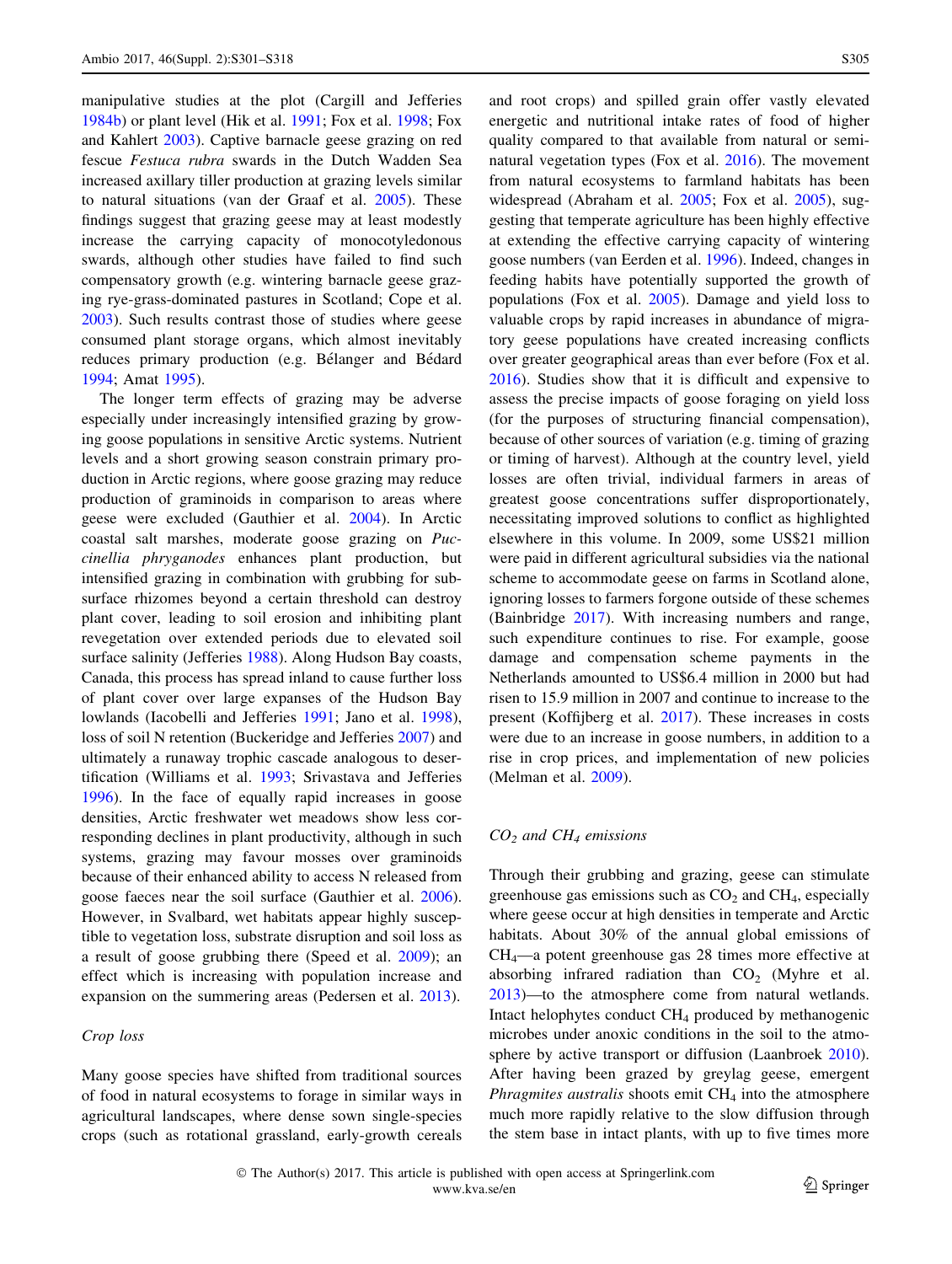CH4 released from grazed compared to ungrazed vegetation (Dingemans et al. [2011\)](#page-12-0).

Arctic-breeding geese can reduce both carbon (C) stocks and C sinks in wet tundra through belowground herbivory, which reduces moss and vascular plant photosynthetic tissue (van der Wal et al. [2007\)](#page-16-0). Such grubbing opens up the vegetation mat, exposing the active organic layer to erosion by fluvial outwash, flooding and wind and loss of stored C. As wet tundra provides the strongest C sink function (Sjögersten et al.  $2006$ ), the negative impact of geese on the ability of Arctic tundra to sequester C is likely to be disproportional to their overall occurrence. High grazing levels also reduced vascular biomass and litter C pools at two high Arctic habitats, mesic heath and wet meadow and increased decomposition rates at the mesic site, while intermediate grazing increased C storage (Sjögersten et al.  $2012$ ). In contrast to Arctic breeding sites, it remains uncertain whether increased populations of Western Palaearctic geese reduce the  $CO<sub>2</sub>$  uptake and thus carbon sink strength of the temperate grasslands from their winter habitat, although goose grazing may substantially impact the  $CO<sub>2</sub>$  fluxes of temperate grasslands (Fivez et al. [2014\)](#page-13-0).

#### Impact on other species

Geese can influence (beneficially or detrimentally) the abundance and diversity of a range of species through their grazing, grubbing and trampling. Persistent goose grazing maintains extremely short uniform grass swards compared to grazing by stock or mammal grazers, which has substantial effects on physiography, structure and physical features of the sward for other organisms present. Socially foraging brent geese rapidly deplete preferred Festuca and Puccinellia salt-marsh sites in spring and can evict mammalian herbivores such as brown hares Lepus europaeus to alternative, less favourable foraging sites (van der Wal et al. [1998](#page-16-0); Stahl et al. [2006](#page-16-0)). The recovery of the population of Aleutian cackling geese Branta hutchinsii leucopareia is thought to have led to soil erosion and burrow collapse in a seabird colony in California, where the geese stage in spring (Mini et al. [2013](#page-15-0)). Grazing by resident Canada geese in tidal freshwater and saltmarshes in the U.S. and Canada affected the food supply, breeding and wintering habitat of a variety of invertebrate and bird species (Haramis and Kearns [2007;](#page-13-0) Dawe et al. [2011](#page-12-0); Nichols [2014\)](#page-15-0). Habitat destruction in the La Pérouse Bay ecosystem by lesser snow geese reduced the local abundance of passerine species such as savannah sparrows Passerculus sandwichensis and of shorebirds such as semipalmated sandpipers Calidris pusilla (Abraham and Jefferies [1997](#page-11-0); Hitchcock and Gratto-Trevor [1997](#page-14-0); Rockwell et al. [2003\)](#page-16-0), up to 10 km from the nearest goose colony (Hines et al. [2010](#page-13-0)). Conversely, moulting greylag geese affected the structure of permanently inundated reed P. australis stands (Loonen et al. [1991\)](#page-14-0), favouring the development of feeding habitat for bearded reedling Panurus biarmicus and other marshland birds (Beemster et al. [2010](#page-11-0)). Goose grazing is likely to alter the suitability of nesting habitat for wader populations (Smart et al. [2006](#page-16-0)), although comparative assessments of breeding wader densities on fields grazed or not grazed by geese may be confounded by other factors (Vickery et al. [1997\)](#page-17-0). Breeding wader populations in the Netherlands showed more positive trends in sites with higher densities of wintering geese than at sites with lower goose densities (Kleijn et al. [2009](#page-14-0)).

Apart from specific biotic effects, such as loss of cover and food for herbivorous vertebrates and invertebrates, goose grazing changes the physical environment, reducing variance in humidity and temperature and affecting associated biodiversity (e.g. Ford et al. [2013](#page-13-0)). Reductions in flowering propensity and loss of flowering species impact invertebrate flower visitors and species dependent on pollen/nectar (Meyer et al. [1995](#page-15-0)), while reductions in plant architecture and structural diversity reduce species richness, abundance and diversity (Sherfy and Kirkpatrick [2003](#page-16-0)). Geese foraging in wetlands can strongly reduce riparian vegetation diversity over a range of environmental conditions (Sarneel et al. [2014](#page-16-0)). In temperate brackish marshes, greater snow geese heavily grub the rhizomes of Scirpus pungens which alters plant species composition, and influences marsh dynamics by enlarging ice-made depressions which are colonized by other species (Gauthier et al. [2006](#page-13-0)). On islands without Arctic foxes, Aleutian cackling geese have fundamental effects on the terrestrial plant community and structure and ecosystem dynamics (Maron et al. [2006](#page-15-0)). A study on offshore islands in Canada showed an invasive alien goose species (a large-bodied subspecies of Canada goose native to the central prairies of North America) fed selectively on exotic introduced grasses and avoided native forbs (Best and Arcese [2009](#page-12-0); Isaac-Renton et al. [2011](#page-14-0)), facilitating both the local increase and the spatial spread of exotic grasses. In the extreme, trophic cascades initiated by goose grazing (described above) from La Pérouse Bay have denuded previously vegetated areas and exposed saline organic-rich substrates and reduced invertebrate communities, particularly midge, spider and beetle communities (Milakovic et al. [2001](#page-15-0); Milakovic and Jefferies [2003\)](#page-15-0). In contrast, Bruun et al. ([2008](#page-12-0)) showed that endozoochorous goose propagule dispersal in the Arctic can potentially generate and maintain local plant species richness, as well as enabling long-distance dispersal and range shifts in response to climate change.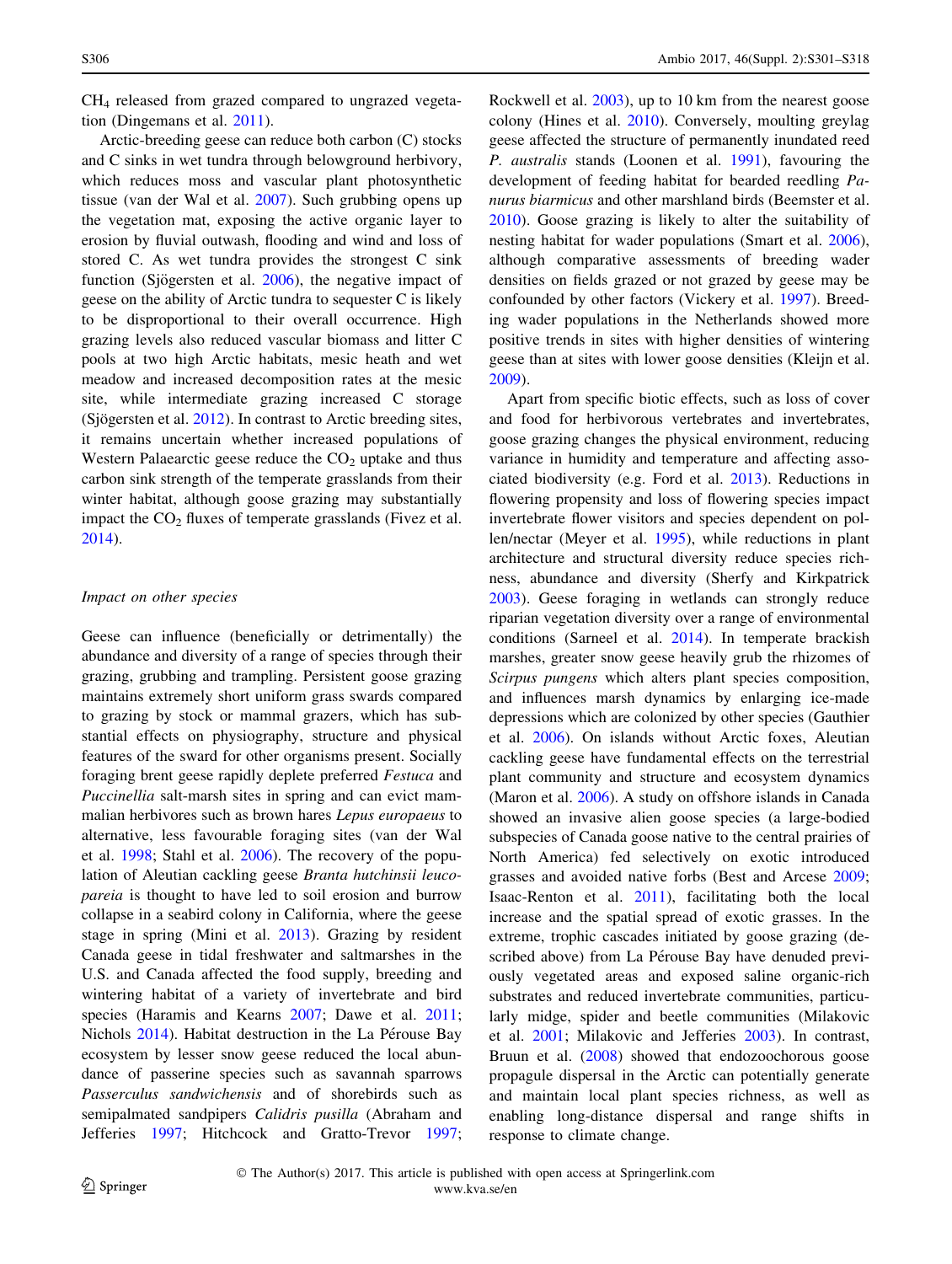#### Conversion of plant biomass to live tissue

Through their growth and reproduction, wild geese convert plant material into meat, thus providing an importance source of fat, protein and other consumptive products for humans and other organisms. Wild geese are important food for Inuit people in northern Canada and throughout the polar region (Lévesque and Collins [1999;](#page-14-0) Krcmar et al. [2010\)](#page-14-0) as well as to hunters and consumers of wild goose meat at more southerly latitudes. The eggs of geese may still be an important source of protein to indigenous peoples (MacMillan and Leader-Williams [2008\)](#page-14-0), while goose down and feathers were formerly used for decoration of bows and arrows (Ashwell [1978](#page-11-0)), bedding, and insulation (although farmed geese have largely taken over this supply, MacMillan and Leader-Williams [2008\)](#page-14-0). Greenland Inuit use goose bones to make small sewing needles (Damas [1984\)](#page-12-0). In addition to providing resources to people, geese are a major food source for eagles (McWilliams et al. [1994\)](#page-15-0), Arctic foxes (Bantle and Alisauskas [1998](#page-11-0)), polar bears Ursus maritimus (Gormezano and Rockwell [2013](#page-13-0); Prop et al. [2015\)](#page-15-0), and wolves *Canis lupus* (Wiebe et al. [2009\)](#page-17-0). Breeding colonies of geese may help sustain predator communities even in their absence, such as Arctic foxes surviving on cached eggs of Ross's and lesser snow goose during winter (Samelius et al. [2007](#page-16-0)). Geese can also influence the local abundance of other vertebrates in other ways: nesting geese often vigorously defend their nest and its immediate surroundings against potential predators, thus providing refuges for other taxa in the vicinity (e.g. Giroux [1981;](#page-13-0) Allard and Gilchrist [2002](#page-11-0)).

# ECOSYSTEM SERVICES AND DISSERVICES BY WILD GEESE POPULATIONS

In the face of growing goose populations, it is important to understand how the ecological functions of geese populations result in ecosystem services. We therefore focus on the benefits and disadvantages originating from the ecological functions, i.e. those aspects of ecological functioning of geese beneficial or detrimental, respectively, to humans. In reviewing the ecosystem services by geese we follow the United Nations Millennium Ecosystem Assess-ment (MEA [2005](#page-15-0)), by classifying them according to their type as provisioning, cultural, regulating, and supporting services. While reviewing the ecosystem services of a group of species, it is important to use a clear definition. The essential basis for all types of ecosystem services is the relationship with man (beneficial or detrimental). The absence of such a relationship infers a process and not an ecosystem service or disservice (Goulder and Kennedy [2011;](#page-13-0) Tallis and Polasky [2011;](#page-16-0) Boyd and Banzhaf [2007](#page-12-0)). For ecologists familiar with the fundamental meaning of ecological processes, it is tempting to interpret ecological functions as ecosystem services, e.g. including effects on other taxa (cf. Green and Elmberg [2014\)](#page-13-0). Here we limit ourselves to recognized ecosystem services that directly impact humans, aware that, with increasing knowledge, some ecological processes might be eventually become acknowledged as ecosystem services.

#### Provisioning services

Provisioning services refer to the production of vegetable and animal foods by relatively ''natural'' ecosystems (MEA [2005\)](#page-15-0), as well as of production systems in which man plays a role, such as intensive farming systems. These services include the consumptive use of geese, for products such as meat, eggs, down, and feathers. For example, the annual economic value of the waterfowl subsistence harvest to several thousand Inuit varied between US\$66 000 and US\$150 000 in 1988–1997 (Krcmar et al. [2010](#page-14-0)). Canada geese killed during the Native Harvest in the Hudson Bay Lowland of Ontario contributed 120 000 kg and lesser snow geese 88 000 kg of edible biomass per annum (Berkes et al. [1994](#page-12-0)), equivalent to US\$6–US\$8.5 per kg of edible poultry meat in settlements in 1990.

There is also a disservice in this category. The main provisioning disservice of geese is crop yield loss as a result of their foraging on agricultural fields, which much exceeds the monetary value of the provisioning services. Such yield losses have strongly increased and continue to rise in Europe (MacMillan et al. [2004;](#page-14-0) Bjerke et al. [2014](#page-12-0); Bainbridge [2017](#page-11-0); Koffijberg et al. [2017](#page-14-0)) and in North America (e.g. Radtke and Dieter [2011](#page-15-0)). In the Netherlands, the damage to food production is estimated at US\$10.6–21.2 million per annum (Melman et al. [2011](#page-15-0); Guldemond and Melman [2016](#page-13-0)).

# Cultural services

Cultural services are the ''nonmaterial benefits people obtain from ecosystems through spiritual enrichment, cognitive development, reflection, recreation, and aesthetic experiences'' (MEA [2005](#page-15-0)), which for geese may relate to recreational hunting, birdwatching and ecotourism, but also science and education. Recreational goose hunting differs from subsistence hunting because of the emphasis on enjoyment of the activity by hunters, rather than on the product obtained (which falls under provisional services). Recreational goose hunting makes an important contribution to local, state and national economies in the U.S., where the Fish and Wildlife Service maintains millions of square kilometres as National Wildlife Refuges open to public hunting. In 2006, waterfowl hunters represented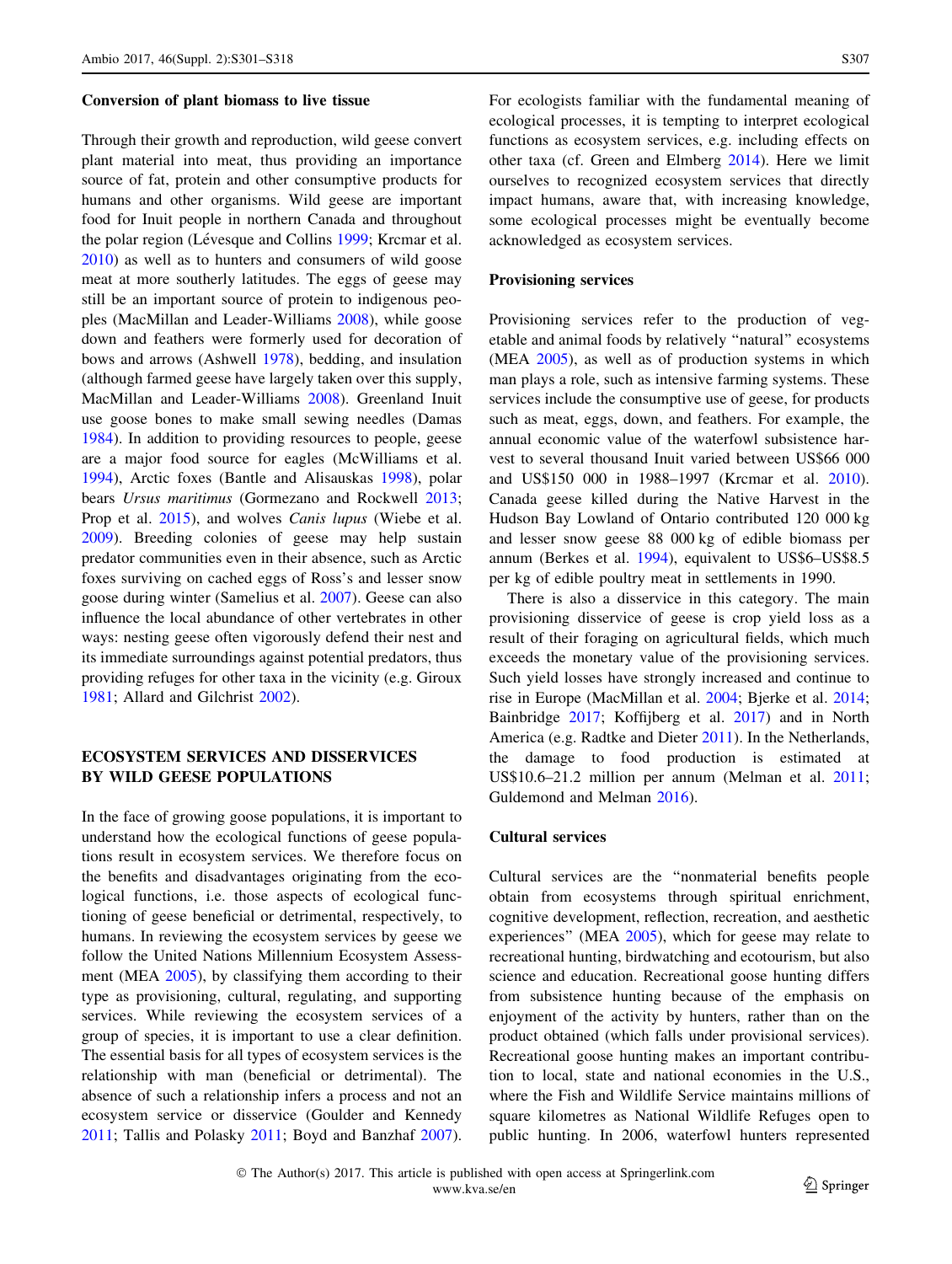10% of all hunters in the U.S., 7% of all hunting-related expenditure, and 6% of all hunting equipment expenditure (Carver [2008\)](#page-12-0). It is estimated that 1.3 million waterfowl hunters (including 700 000 goose hunters) spent an estimated US\$900 million on waterfowl hunting trips (including food, lodging, transport, equipment) in the U.S. in 2006 (Carver [2008](#page-12-0)). Waterfowl hunting expenditures in 2006 created 27 618 jobs and US\$884 million in employment income, strongly boosting local economies. Revenue from waterfowl hunting (although it is unclear what proportion were goose or duck hunters) totalled c. US\$87 million (in 2009) for the 2005–2006 hunting season in the state of Mississippi alone, supporting 512 full- and parttime jobs in six counties (Grado et al. [2011](#page-13-0)). Waterfowl hunting is also important pastime in the E.U., where 7 million hunters shoot at least 7.6 million waterfowl annually (Mooij [2005](#page-15-0); Hirschfeld and Heyd [2005\)](#page-14-0). Visitor expenditure by goose hunters in Scotland in 1997–1998 was estimated to be 40% more than the considerable number of birdwatchers watching geese (MacMillan and Leader-Williams [2008](#page-14-0)).

People may also positively value wild goose populations for birdwatching or simply from the pleasure of knowing they exist (e.g. MacMillan et al. [2004\)](#page-14-0). In general, birding is the fastest-growing outdoor recreational activity in U.S. and the most promising branch of ecotourism in terms of economic impacts, with a high potential to contribute to local communities (Sekercioğlu [2003\)](#page-16-0). Although little quantified, specific non-consumptive interest in geese is increasing the U.S. and Canada and 2–3 day goose festivals geared specifically for greater snow or brent geese attract thousands of visitors, bringing substantial local economic benefit (Hvenegaard and Manaloor [2006](#page-14-0); SGSBC [2009](#page-16-0); Hvenegaard [2011](#page-14-0)). The annual revenue from birdwatching and eco-tourism in the four main spring staging areas of greater snow geese in Québec was estimated at c. US\$14 million (Bélanger and Lefebvre [2006](#page-12-0)). Snow goose festival visitors spent an estimated US\$73 000 in one local area of western Canada in April 2000 (Hvenegaard and Manaloor [2006\)](#page-14-0), whilst brent festival visitors spent c. US\$398 000 in another area in April 2003 (Hvenegaard [2011\)](#page-14-0). Goose-related tourism has been similarly shown to contribute importantly to the local economy in the E.U. (Edgell and Williams [1992](#page-12-0)).

Both birdwatching and hunting provides an emotional benefit which, by definition, exceeds the money that is invested. To comprehensively assess the benefits of conserving wild geese to society their non-market benefits therefore also need to be estimated, even if they are difficult to quantify in financial terms. A Scottish survey showed that ''willingness to pay'' for goose conservation on the Scottish island of Islay outweighed costs of damages to agriculture by a factor of 113–700, depending on different population trajectory scenarios for endangered or non-endangered goose species (MacMillan et al. [2004](#page-14-0)). Farmers will only participate in goose conservation if they receive adequate compensation for losses that accrue to them, necessitating government compensation schemes. Total costs to tax-payers from implementing such a scheme (estimated at c. US\$1.2 million/annum in 2008) was entirely justified because the benefits of goose conservation greatly exceeded the costs and were dispersed amongst the general population (MacMillan and Leader-Williams [2008](#page-14-0)).

Because air travel supports cultural activities such as recreation, we include the collision risks to aviation posed by geese under cultural disservices (see Bradbeer et al. [2017](#page-12-0)). The most prominent negative impact is the loss of human life resulting from an airplane crash after it collided with geese. Other costs involved include among others those to manage goose numbers around runways (habitat management, goose repellents), goose relocation or culling operations, and airplane damage repair costs. Wildlife strikes costs the U.S. civil aviation industry approximately US\$500 million annually in the U.S. (Cleary et al. [2004](#page-12-0)), and ducks and geese together account for 7% of the strikes but are responsible for 30% of the strikes that cause damage to the aircraft (Federal Aviation Administration [2016](#page-13-0)).

### Regulating services

Regulating services are the services that ecosystems provide by acting as regulators, e.g. regulating the quality of air, water, soil and climate or by providing food and disease control. In terms of disease regulation and surveillance, geese provide both ecosystem disservices and services. As hosts and vectors for a wide range of pathogens, including those transmitted to poultry or humans (Hubálek [2004;](#page-14-0) Olsen et al. [2006](#page-15-0)), geese provide an ideal basis for disease surveillance. In particular, certain subtypes of influenza A viruses have been detected in whitefronted, barnacle, greylag, brent, bean, and pink-footed geese, making them useful study species for monitoring temporal variation in avian influenza prevalence in order to predict and prevent economic losses to the poultry industry and also epidemics or pandemics in humans (e.g. Hoye et al. [2010\)](#page-14-0).

Among the regulating disservices associated with increasing goose abundance are urban pollution, eutrophication of freshwater sources, methane efflux, loss of plant cover, soil erosion, and loss of carbon storage. Their impacts on the economy are hard to quantify; however, the relative impact of these regulatory disservices is rather limited compared to other factors that cause climate change, soil erosion or pollution. For example, the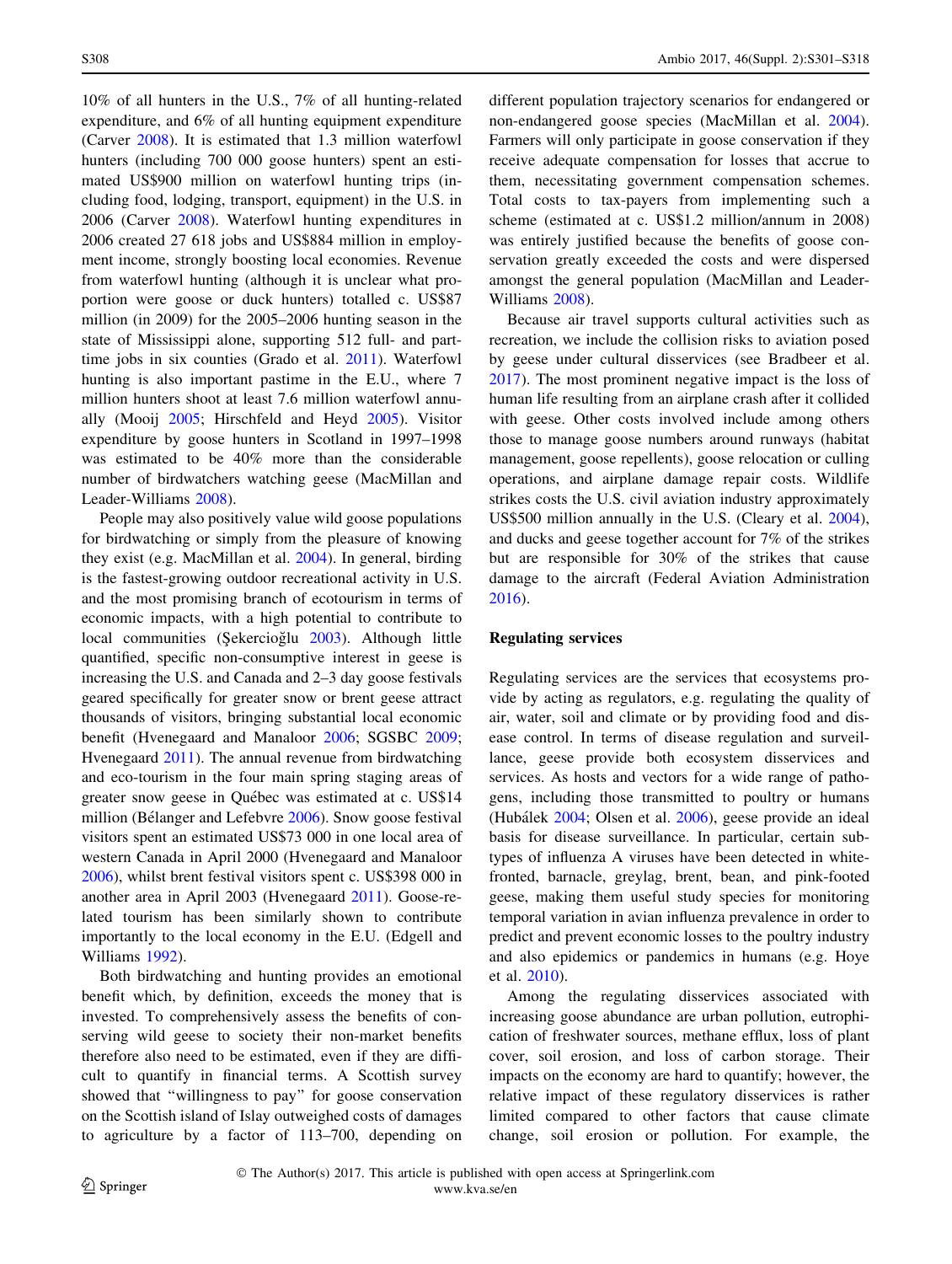contribution to climate change from loss of C storage following grubbing by Arctic geese is likely to be very limited compared to impacts of thawing permafrost or wildfires (e.g. Schuur et al. [2008](#page-16-0); Mack et al. [2011\)](#page-14-0), while methane efflux following grazing of wetlands is probably negligible compared to the impact of anthropogenic non-CO2 greenhouse gas emission (e.g. Montzka et al. [2011](#page-15-0)). Although locally, urban and water pollution by geese may cause significant human discomfort, globally it constitutes merely a fraction of the pollution with sediment, nutrients, bacteria, oil, metals, chemicals, road salt, pet droppings and litter from the numerous contaminant emitting sources in urban areas.

# Supporting services

This category includes services that are ''necessary for the production of all other ecosystem services'' (MEA [2005](#page-15-0)). Ecological functions of geese discussed above, such as plant or animal dispersal, nutrient cycling, influencing primary production and species diversity, are frequently classified as supporting services (or disservices in the case of their adverse effects). Most refer to ecological processes which do not directly impact humans and do not therefore constitute ecosystem services. Long-distance goose dispersal of seeds may influence plant communities at large spatial scales, but do not involve species providing valuable fruits or timber directly to human societies, so under these circumstances fail to meet service/disservice criteria. However, by enabling plant and animal communities to shift their distributions to adapt, for instance to climate change, these functions are likely to support the development of healthy and adaptive aquatic systems in the future, which in themselves may increase C sequestration by maintaining communities adapted to local climate. In contrast, there are very few indications that nutrient cycling by geese influences crop production.

### BALANCING SERVICES AND DISSERVICES

The recent expansion of goose populations has generated much debate, emphasizing ecosystem disservices caused by geese, most importantly their influence on aviation safety and economic loss in agricultural sector. A more balanced assessment of ecosystem services and disservices, their weight and trend of impact and societal validation is essential to better inform decision-making with regard to population management. When balancing ecosystem services and disservices, the strict categorization based on the typology of the Millennium Ecosystem Assessment is not entirely satisfactory. For example, supporting services constitute a confusing category because they provide the conditions under which the other services can be achieved, rather than representing services on their own. Because one of the main aims of the ecosystem services concept is to monetize the benefits and disadvantages (Sukhdev [2008](#page-16-0)), the overlap in services classification complicates any overall valuation of such services and disservices. Some services differ according to perception between societal groups; e.g. goose hunting simultaneously generates both large economic benefits and strong dissatisfaction to other user groups (notably birdwatchers), for which account need to be taken when estimating the relative societal costs/ benefits (Table [1](#page-9-0)). In general, ecosystem services operate at a range of spatial scales, but production per capita is greater at temperate latitudes for most services (Table [1](#page-9-0)). Also the societal or economic validation, whether positive or negative, is strongest for those services produced mainly at more southerly latitudes. However, because the rate of goose population increase is greater at higher latitudes (Ramo et al. [2015](#page-15-0)), those services with greater per capita production rates at northern latitudes, such as loss of carbon storage and production of consumer products (meat, down, feathers), are amplified at such latitudes.

# DISCUSSION

At present, the adverse effects of the strong growth in goose populations on human well-being (ecosystem disservices) appear to be outweighing ecosystem services provided by geese. However, despite the increasing interest in the use of the concept in science and policy-making, many ecosystem services remain difficult to quantify, to evaluate and to monetize, which complicates weighing the costs and benefits of disservices and services (Green and Elmberg [2014\)](#page-13-0), especially when estimating the cultural (information, enjoyment, emotional) value of geese. Several factors contribute to the complexity of assessment. First, it is tempting to interpret ecological functions as ecosystem services based on knowledge of the importance of those functions for ecological systems, but many functions may not constitute services consumed by human society (Tallis and Polasky [2011\)](#page-16-0). Many ecological functions described here might be essential to the ultimate provision of ecosystem services, but valuing these functions as services would lead to double-counting (cf. Boyd and Banzhaf [2007](#page-12-0); Fu et al. [2011\)](#page-13-0). The use of different evaluation methods also confounds objective assessment of ecosystem services and disservices, not least because of their values to different sectors of society (e.g. Goulder and Kennedy [2011\)](#page-13-0). Assessments can vary from being descriptive and subjective to being defined in clear economic costs. In this review, a multitude of studies, ranging from ecological descriptions to precise societal impact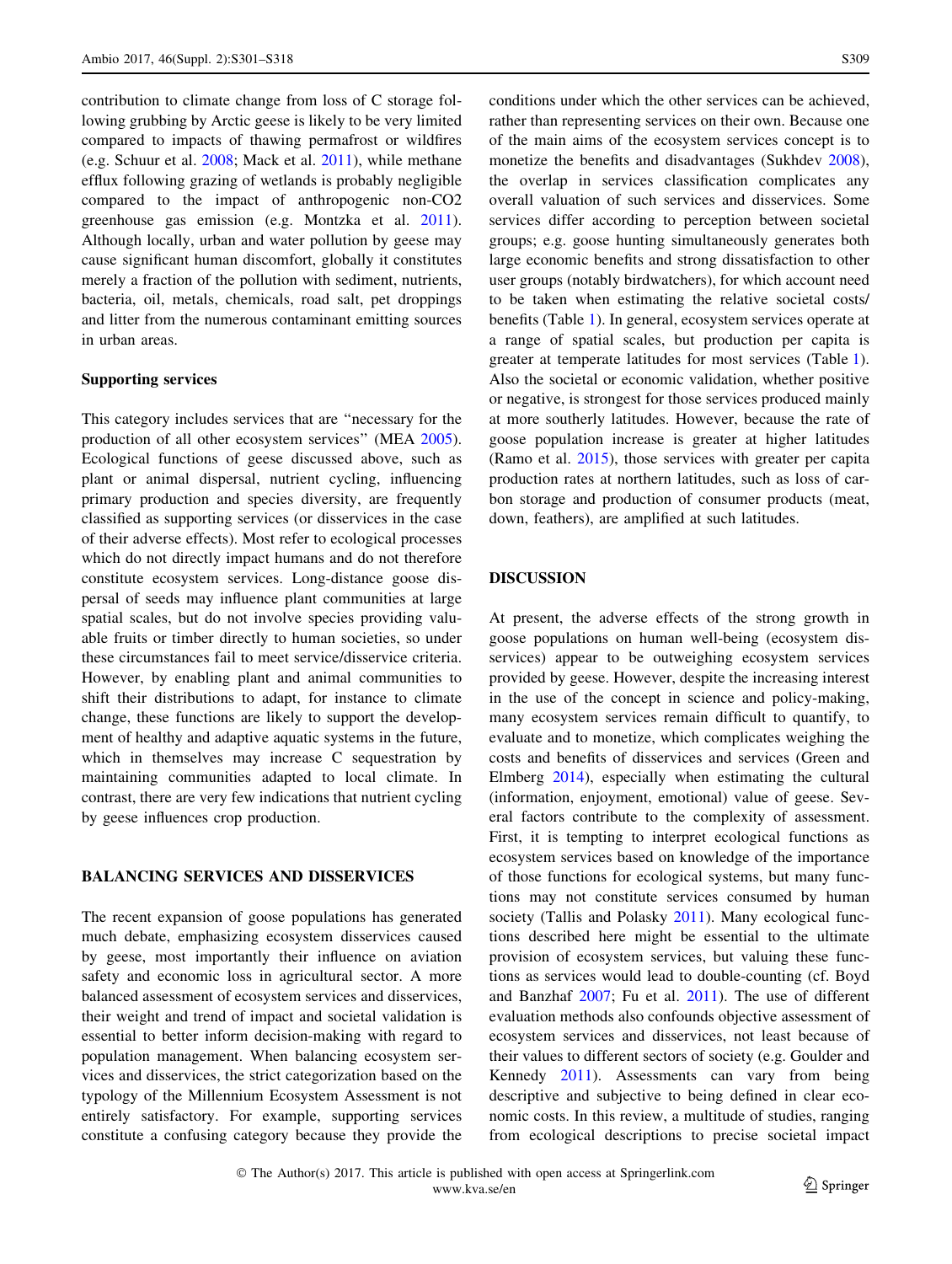<span id="page-9-0"></span>Table 1 Overview of ecosystem functions and services or disservices provided by wild goose populations. Latitudinal impact per capita indicates whether the contribution per goose to the service or disservice is greater in Arctic/northern latitudes (N) or temperate/southern latitudes (S); societal or economic validation refers to the societal or monetary value assigned to the service or disservice by society as a whole (qualified as follows:  $-/--$  negative to very negative impact;  $+/++$  positive to moderately positive); and the spatial extent of the impact refers to impacts at local, regional or global spatial scales. Type of service refers to P provision, R regulating, S supporting and C cultural services or disservices

| Ecosystem function                                                      | Associated ecosystem<br>service $(+)$ or disservice $(-)$                    | Benefit or disadvantage                                         | Type<br>of    | Main<br>latitudinal<br>service impact per<br>capita | Societal or<br>economic<br>valuation | Spatial extent<br>of impact |
|-------------------------------------------------------------------------|------------------------------------------------------------------------------|-----------------------------------------------------------------|---------------|-----------------------------------------------------|--------------------------------------|-----------------------------|
| Defaecation                                                             | Soluble N as fertilizer in<br>cultivated areas                               | Increased crop growth<br>(sub-Arctic spring<br>barley)          | R             | N                                                   | Negligible                           | Local                       |
|                                                                         | Soluble N as contaminant of Diminished quality of<br>drinking water          | potential drinking water                                        | R             | S                                                   |                                      | Local/regional              |
|                                                                         | Additional nutrients for<br>livestock                                        | Increased livestock fodder R                                    |               | N/S                                                 | Negligible                           | Local                       |
|                                                                         | Contamination of urban<br>areas                                              | Human discomfort                                                | R             | S                                                   |                                      | Regional/local              |
| Grazing and grubbing                                                    | Removal of plant biomass                                                     | Crop loss                                                       | P             | S                                                   |                                      | Regional                    |
|                                                                         | Habitat modification                                                         | Maintenance or reduction R<br>of species diversity <sup>a</sup> |               | N/S                                                 |                                      | Local/regional              |
|                                                                         | Destruction of plant cover,<br>soil erosion inhibiting<br>plant revegetation | Soil erosion                                                    | T or $S$ N(S) |                                                     |                                      | Local                       |
|                                                                         | $CH4$ emission                                                               | Climate change                                                  | R             | N/S                                                 |                                      | Global                      |
|                                                                         | Loss of stored C (wet tundra) Climate change                                 |                                                                 | $\mathbb R$   | N/S                                                 |                                      | Global                      |
| Conversion of plant<br>biomass to live tissue<br>(reproduction, growth) | Production of meat, feathers, Food<br>other raw materials                    |                                                                 | P             | N/S                                                 | $^{+}$                               | Local                       |
|                                                                         |                                                                              | Sleep comfort (pillows)                                         | $\mathbf C$   |                                                     |                                      |                             |
|                                                                         | Presence of geese (including<br>ecological performance)                      | Joy for birders                                                 | $\mathsf{C}$  | S                                                   | $^+$                                 | Regional                    |
|                                                                         |                                                                              | Revenues for recreational<br>entrepreneurs                      | $\mathcal{C}$ | S                                                   | $++$                                 | Local                       |
|                                                                         |                                                                              | Consumptive use of geese C or P<br>for hunting                  |               | N/S                                                 | $^{\mathrm{++}}$                     | Regional                    |
|                                                                         |                                                                              | Development of scientific C<br>theory, output and<br>education  |               | S                                                   | $^{+}$                               | Regional                    |
|                                                                         |                                                                              | Risk of collisions with                                         | C             | S                                                   |                                      | Regional/global             |
|                                                                         |                                                                              | airplanes                                                       | C             | S                                                   |                                      | Regional/global             |
|                                                                         |                                                                              | Human casualties                                                | $\mathsf{C}$  | S                                                   | $  -$                                | Regional/global             |
|                                                                         |                                                                              | Damage prevention costs<br>Aircraft damage                      | $\mathbf C$   | S                                                   |                                      | Regional/global             |
| Carrier of other organisms<br>or their propagules                       | Spread of disease to humans Increased incidence of<br>and poultry            | human and livestock<br>disease and death                        | C             | S                                                   |                                      | Global                      |
|                                                                         | Indicator of spread of<br>pathogens harmful to<br>humans and poultry         | Improved disease<br>surveillance                                | $\mathsf{C}$  | S                                                   | $^+$                                 | Regional/local              |
|                                                                         | Deposited seeds, forbs,<br>berries of:                                       | Maintenance of plant<br>species diversity <sup>a</sup>          | $\mathbb R$   | S                                                   | Negligible                           | Regional/global             |
|                                                                         | useful plant species<br>harmful or noxious plants                            | Decrease of agricultural<br>productivity                        | $\mathbf P$   | S                                                   | Negligible                           | Regional/global             |

<sup>a</sup> Whilst these categories represent no clear direct benefit or disadvantage to humankind and are therefore not considered as resulting from a service or disservice here, maintenance of biological diversity does clearly benefit humankind ecologically and financially at some level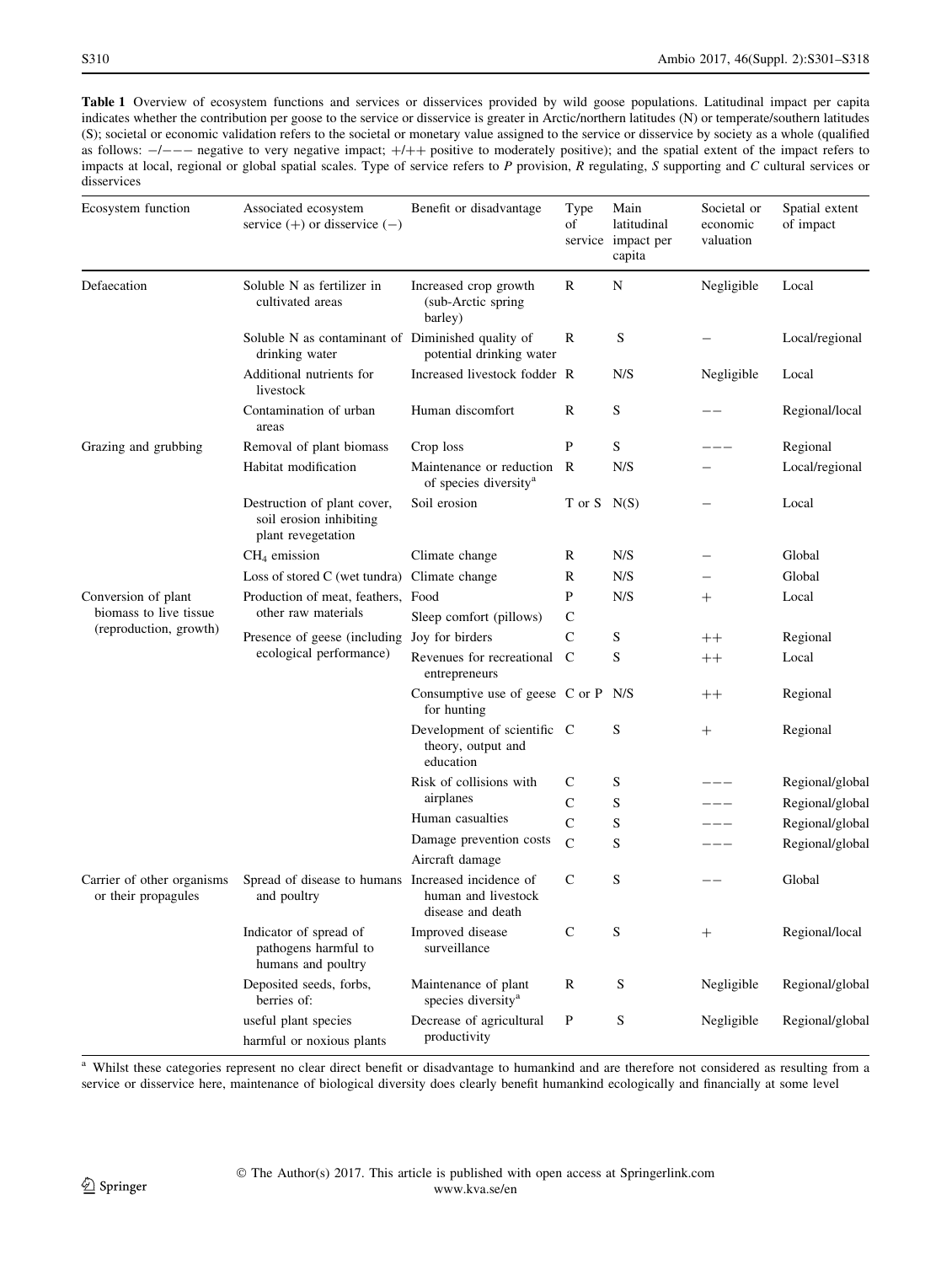studies of geese were considered, based on very different methods. These differences hamper a consistent, unequivocal comparison and quantification of the services provided by geese. Overall, the most important ecosystem services contributed by wild geese populations are their provisional services (meat, down, and feathers) and their cultural (information) value, for birdwatching and hunting. Such cultural services can be highly valued by recreational waterfowl hunters and birdwatchers (MacMillan and Leader-Williams [2008](#page-14-0)), and may also contribute to investments in equipment, hotels and the food service industry.

Some user groups prioritize certain ecosystem services over others, leading to conflict, for example, when the cultural appreciation of ecosystem services and disservices differs between user groups. Examples are landowners with property damage from geese versus the general public enjoying their presence (Coluccy et al. [2001\)](#page-12-0), and conflicts between hunters and birders over the pleasure of geese from hunting or from birdwatching (Adams et al. [1997](#page-11-0)). Goose shooting (also for damage control) is disapproved of by a majority of people in some E.U. countries with important goose populations (e.g. Jacobs [2007;](#page-14-0) MacMillan and Leader-Williams [2008](#page-14-0)). However, hunting and birdwatching may be combined by allowing hunting only on specific days through the winter, or by providing refuges from hunting within a wetland complex, that are also the sites for birdwatchers. Even in case of such spatial or temporal segregation, behavioural changes in geese such as increasing goose weariness of humans due to hunting (Gerdes and Reepmayer [1983;](#page-13-0) Madsen [1985](#page-14-0)) may affect the joy from birdwatching. Hunting may have other adverse side-effect, such as the risk of lead poisoning through the ingestion of lead ammunition (Mateo [2009](#page-15-0)). Choices then need to be made and will differ between localities, preferably based on monetization of the different services; as we have seen, goose shooting may generate more short-term revenue for local economies than birdwatching (MacMillan and Leader-Williams [2008](#page-14-0)), whereas birdwatching tourism has a greater potential to improve the long-term financial and environmental well-being of local communities (Şekercioğlu [2002](#page-16-0), [2003\)](#page-16-0). Both services might be sustained by restricting hunting in space, time or numbers, resulting in sustainable exploitation of a population which can still be observed and enjoyed. Although in many cases, combining consumptive and non-consumptive uses of geese in the same area may appear neither possible nor desirable, addressing the apparently conflicting issues at appropriate spatial or temporal scales can provide innovative solutions. Seen in this light, the concept of ecosystem services may be able to deliver results which can directly support the development of policy. However, choices based on monetization will not be possible in many situations; for example, monetization is very hard to accomplish especially for cultural services which have no real market. In such instances, identification and quantification of ecosystem services can help decision making, but monetization does not deliver a perfect mechanism.

Ecosystem services/disservices differ along migratory goose flyways, such that ecosystem services/disservices and impacts on well-being are subject to spatial and temporal variation. This may be the result of fluctuations in seasonal abundance, climate change or other anthropogenic influences, such as changes in food availability, or a combination of these. Presently there is a disproportionate burden of disservices associated with intensive agriculture on countries or regions within the major wintering and spring staging areas. These include countries in North-west Europe, where nutrient-rich, 'industrial' grasslands provide ideal wintering or stopover grounds for Arctic goose populations (Fox et al. [2005](#page-13-0); Van der Graaf et al. [2007\)](#page-16-0). Rapid changes in the phenology and abundance of geese at staging and wintering areas result in shifts in patterns of services and disservices. Increasing use of urban areas in parts of Europe and U.S. (e.g. Beston et al. [2014\)](#page-12-0) has rapidly increased disservices due to the pollution of urban parks and water sources with faeces and associated risks of zoonotic disease (Rutledge et al. [2013\)](#page-16-0). Temporal and spatial shifts in wintering and staging areas can be related to rapid adaptation of geese to changes in human hunting pressure and disturbance (Bechet et al. [2004](#page-11-0); Klaassen et al. [2006\)](#page-14-0), climate change (Lehikoinen and Jaatinen [2012](#page-14-0); Ramo et al. [2015\)](#page-15-0), natural predation pressure (Jonker et al. [2010](#page-14-0)), habitat alteration (e.g. Prop et al. [1998](#page-15-0); Clausen and Madsen [2016\)](#page-12-0), or food availability and exploitation (Arzel et al. [2006\)](#page-11-0). Increased hunting (including derogation shooting or culling to prevent crop loss) has contributed to spatial shifts in services and disservices when geese start to use new, safer areas, but where they become increasingly shy, at the level of local farms, regions to countries. Apart from a spatial redistribution of the service/disservice, hunting can relocate geese to new, previously unoccupied areas, resulting in greater risk to aviation (Sodhi [2002](#page-16-0)), loss of birdwatching opportunities (Dahlgren and Korschgen [1992\)](#page-12-0), and paradoxically, increasing total crop damage and conflict with agricultural interests (Bélanger and Bédard [1990;](#page-11-0) Riddington et al. [1996](#page-15-0)). This illustrates that human efforts to locally reduce ecosystem disservices provided by geese can have adverse side-effects by (1) increasing associated disservices, (2) increasing other disservices, or (3) reducing ecosystem services in the same or other areas. Such problems can probably only be overcome by coordinated management of flyway sub-populations at local and international scales, involving effective representation of all key stakeholder groups within a flyway.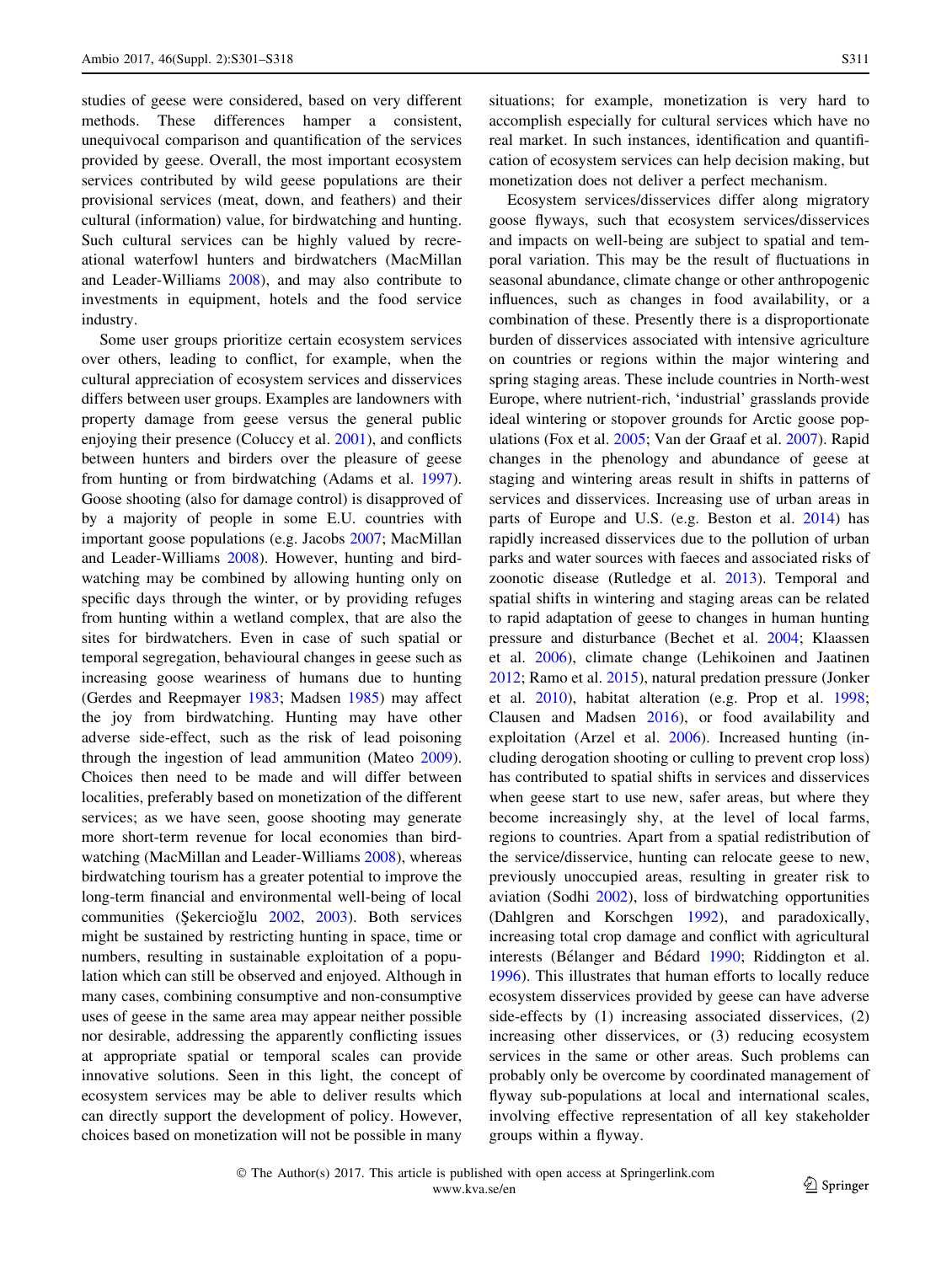### <span id="page-11-0"></span>**CONCLUSIONS**

Many of the ecological functions of geese do not provide services or disservices, because they do not directly benefit or disadvantage humankind. The concept of ecosystem services/disservices is helpful to derive a more balanced overview of those functions of geese that are of value or harmful to humankind. Adverse effects of geese on agricultural crop production, tundra vegetation and aviation have raised concerns about further increases in goose numbers, strengthening in the call for flyway-scale management plans that include culling. For societal decisions, it would be helpful to monetize all ecosystem services provided by geese, but it is acknowledged that not all services can be monetized, especially non-market services such as aesthetic or informational value (Sijtsma et al. [2013](#page-16-0)). Moreover, the categorization into services and disservices depends upon the societal group concerned. The translation of ecosystem disservices of geese into management plans would also benefit from a stratified structure to deal with migratory behaviour. Many of the disservices are local problems or differ in intensity seasonally as long as the geese migrate away from the area, especially towards a sparsely humanpopulated Arctic. However, the level of disservice increases when geese become resident during summer or form denser flocks in the intensively used agricultural landscapes of temperate areas (Meire and Kuijken [1991;](#page-15-0) Van der Jeugd et al. [2009](#page-16-0)). It is important to understand that geese have adopted these new strategies and patterns as a consequence of human-induced changes in the landscape, crop quality and conservation (Owen et al. [1987;](#page-15-0) Van Eerden et al. [1996\)](#page-16-0). In other words, humankind has triggered many of the increases in ecosystem disservices caused by geese, whereas efforts to reduce costs by other means than population control through harvest have been limited to date. These include, for example, creating refuges and scaring geese into the refuges, which has not been adequately implemented in some countries with high conflict (e.g. Koffijberg et al. [2017](#page-14-0)), although they provide a potentially cost-effective alternative to present compensation schemes especially when combined with habitat management (such as reducing goose access to crop leftovers elsewhere; Jensen et al. [2008\)](#page-14-0). We consider that an improved quantification of ecosystem services and disservices along flyways is essential to provide a more balanced assessment of the costs and benefits of migratory geese, and how these vary along population flyways with respect to variation in valuing certain cultural services, and under different management scenarios aimed at reducing their disservices.

Acknowledgements We thank Preben Clausen and an anonymous reviewer for their comments that much improved an earlier version of this manuscript.

Open Access This article is distributed under the terms of the Creative Commons Attribution 4.0 International License ([http://](http://creativecommons.org/licenses/by/4.0/) [creativecommons.org/licenses/by/4.0/](http://creativecommons.org/licenses/by/4.0/)), which permits unrestricted use, distribution, and reproduction in any medium, provided you give appropriate credit to the original author(s) and the source, provide a link to the Creative Commons license, and indicate if changes were made.

### **REFERENCES**

- Abdul Jalil, S., and I.J. Patterson. 1989. Effect of simulated goose grazing on yield of autumn-sown barley in north-east Scotland. Journal of Applied Ecology 26: 897–912.
- Abraham, K.F., and R.L. Jefferies. 1997. High goose populations: Causes, impacts and implications. In Arctic ecosystems in peril: Report of the Arctic Goose Habitat Working Group of the Arctic Goose Joint Venture, ed. B.J.D. Batt, 7–72. Washington, DC: U.S. Fish and Wildlife Service and Canadian Wildlife Service.
- Abraham, K.F., R.L. Jefferies, and R.T. Alisauskas. 2005. The dynamics of landscape change and snow geese in mid-continent North America. Global Change Biology 11: 841–855.
- Adams, C.E., J.A. Leifester, and J.S. Herron. 1997. Understanding wildlife constituents: Birders and waterfowl hunters. Wildlife Society Bulletin 25: 653–660.
- Alexander, D.J. 2000. A review of avian influenza in different bird species. Veterinary Microbiology 74: 3–13.
- Allard, K., and H.G. Gilchrist. 2002. Kleptoparasitism of herring gulls taking eider eggs by Canada geese. Waterbirds 25: 235–238.
- Amat, J.A. 1995. Effects of wintering greylag geese Anser anser on their Scirpus food plants. Ecography 18: 155–163.
- Arzel, C., J. Elmberg, and M. Guillemain. 2006. Ecology of spring– migrating Anatidae: A review. Journal of Ornithology 147: 167–184.
- Ashwell, R. 1978. Coast salish: Their art, culture and legends. British Columbia: Hancock House Publishers Inc.
- Ayers, C.R., C.S. DePerno, C.E. Moorman, and F.H. Yelverton. 2010. Canada goose weed dispersal and nutrient loading in turfgrass systems. Applied Turfgrass Science. doi:[10.1094/ATS-2010-](http://dx.doi.org/10.1094/ATS-2010-0212-02-RS) [0212-02-RS.](http://dx.doi.org/10.1094/ATS-2010-0212-02-RS)
- Bainbridge, I. 2017. Goose management in Scotland: An overview. Ambio. doi[:10.1007/s13280-016-0883-5](http://dx.doi.org/10.1007/s13280-016-0883-5).
- Balkenhol, B., H.-H. Bergmann, R. Holländer, and M. Stock. 1984. Uber den Einfluß von Gänsekot auf die Vegetation von Grünflächen. Ecology of Birds 6: 223-247.
- Bantle, J.L., and R.T. Alisauskas. 1998. Spatial and temporal patterns in Arctic fox diets at a large goose colony. Arctic 51: 231–236.
- Bazely, D.R., and R.L. Jefferies. 1989. Lesser Snow Geese and the nitrogen economy of a grazed salt marsh. Journal of Ecology 77: 24–34.
- Beaulieu, J., G. Gauthier, and L. Rochefort. 1996. The growth response of graminoid plants to goose grazing in a High Arctic environment. Journal of Applied Ecology 84: 905–914.
- Bechet, A., J.F. Giroux, and G. Gauthier. 2004. The effects of disturbance on behaviour, habitat use and energy of spring staging snow geese. Journal of Applied Ecology 41: 689–700.
- Beemster, N., E. Troost, and M. Platteeuw. 2010. Early successional stages of Reed Phragmites australis vegetation and its importance for the Bearded Reedling Panurus biarmicus in Oostvaardersplassen, The Netherlands. Ardea 98: 339–354.
- Bélanger, L., and J. Bédard. 1990. Energetic cost of man-induced disturbance to staging snow geese. Journal of Wildlife Management 54: 36–41.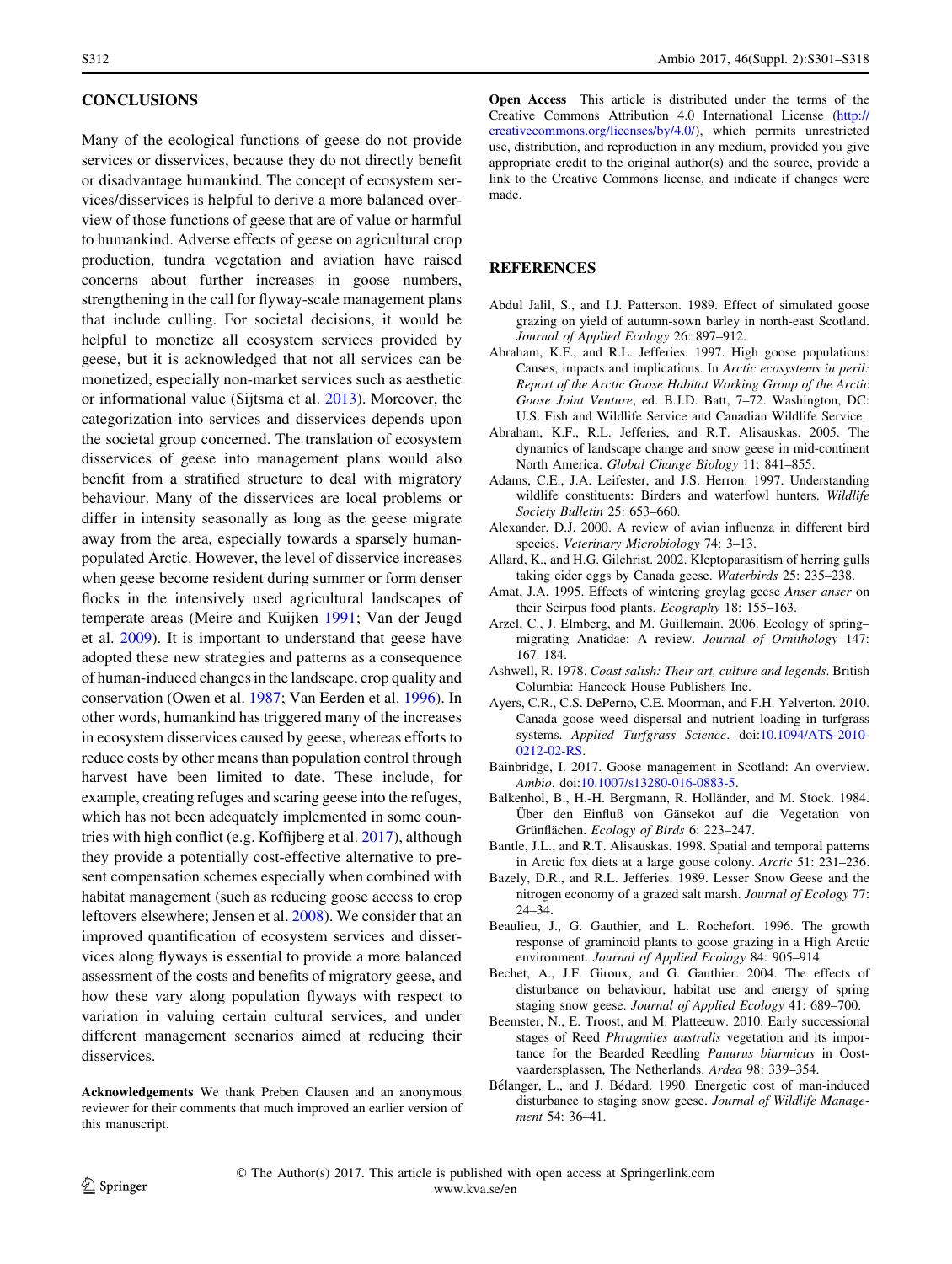- <span id="page-12-0"></span>Bélanger, L., and J. Bédard. 1994. Role of ice scouring and goose grubbing in marsh plant dynamics. Journal of Ecology 82: 437–445.
- Bélanger, L., and J. Lefebvre. 2006. Plan for sustainable integrated management of the greater snow goose in Quebec: 2005–2010 action plan. Sainte-Foy, Quebec: Canadian Wildlife Service.
- Bennike, O., and J.N. Anderson. 1998. Potamogeton praelongus in West Greenland. Nordic Journal of Botany 18: 499–501.
- Berkes, F., P.J. George, R.J. Preston, A. Hughes, J. Turner, and B.D. Cummins. 1994. Wildlife harvesting and sustainable regional native economy in the Hudson and James Bay Lowland, Ontario.  $Arctic$  47: 350–360
- Best, R., and P. Arcese. 2009. Exotic herbivores directly facilitate the exotic grasses they graze: mechanisms for an unexpected positive feedback between invaders. Oecologia 159: 139–150.
- Beston, J.A., T.C. Nichols, P.M. Castelli, and C.K. Williams. 2014. Survival of Atlantic Flyway resident population Canada geese in New Jersey. Journal of Wildlife Management 78: 612–619.
- Bjerke, J.W., A.K. Bergjord, I.M. Tombre, and J. Madsen. 2014. Reduced dairy grassland yields in Central Norway after a single springtime grazing event by pink-footed geese. Grass & Forage Science 69: 129–139.
- Boyd, J., and S. Banzhaf. 2007. What are ecosystem services? The need for standardized environmental accounting units. Ecological Economics 63: 616–626.
- Bradbeer, D.R., C. Rosenquist, T.K. Christensen, and A.D. Fox. 2017. Crowded skies: Conflicts between expanding goose populations and aviation safety. Ambio. doi:[10.1007/s13280-017-0901-2.](http://dx.doi.org/10.1007/s13280-017-0901-2)
- Bruun, H.H., R. Lundgren, and M. Philipp. 2008. Enhancement of local species richness in tundra by seed dispersal through guts of muskox and barnacle goose. Oecologia 155: 101–110.
- Buckeridge, K.M., and R.L. Jefferies. 2007. Vegetation loss alters soil nitrogen dynamics in an Arctic salt marsh. Journal of Ecology 95: 283–293.
- Cargill, S.M., and R.L. Jefferies. 1984a. Nutrient limitation of primary production in a sub-Arctic salt marsh. Journal of Applied Ecology 21: 657–668.
- Cargill, S.M., and R.L. Jefferies. 1984b. The effects of grazing by lesser snow geese on the vegetation of a sub-Arctic salt marsh. Journal of Applied Ecology 21: 669–686.
- Carver, E. 2008. Economic impact of waterfowl hunting in the United States: Addendum to the 2006 national survey of fishing, hunting, and wildlife-associated recreation (Report 2006-2). Arlington, VA: U.S. Fish and Wildlife Service, Division of Economics, from [http://digitalmedia.fws.gov/cdm/ref/collection/document/](http://digitalmedia.fws.gov/cdm/ref/collection/document/id/61) [id/61](http://digitalmedia.fws.gov/cdm/ref/collection/document/id/61).
- Chang, E.R., E.L. Zozaya, D.P.J. Kuijper, and J.P. Bakker. 2005. Seed dispersal by small herbivores and tidal water: Are they important filters in the assembly of salt-marsh communities? Functional Ecology 19: 665–673.
- Chen, H., et al. 2005. Avian flu: H5N1 virus outbreak in migratory waterfowl. Nature 436: 191–192.
- Clausen, P., B.A. Nolet, A.D. Fox, and M. Klaassen. 2002. Longdistance endozoochorous dispersal of submerged macrophytes by migratory waterbirds—A review of possibilities and limitations. Acta Oecologica 23: 191–203.
- Clausen, K.K., and J. Madsen. 2016. Philopatry in a changing world: Response of pink–footed geese Anser brachyrhynchus to the loss of a key autumn staging area due to restoration of Filsø Lake, Denmark. Journal of Ornithology 157: 229–237.
- Cleary, E.C., R.A. Dolbeer, and S.E. Wright. 2004. Wildlife strikes to civil aircraft in the United States, 1990–2003. Serial Report 10, DOT/FAA/AS/00-6 (AAS-310), Washington, D.C., USA: U.S. Department of Transportation, Federal Aviation Administration. <http://wildlife-mitigation.tc.faa.gov>. Accessed 6 June 2016.
- Cochran, V.L., J.A. Pugin, and S.D. Sparrow. 2000. Effects of migratory geese on nitrogen availability and primary production in subarctic barley fields. Biology and Fertility of Soils 32: 340–346.
- Cole, D., D.J. Drum, D.E. Stallknecht, D.G. White, M.D. Lee, S. Ayers, M. Sobsey, and J.J. Maurer. 2005. Free-living Canada geese and antimicrobial resistance. Emerging Infectious Diseases 11: 935–938.
- Colles, F.M., K.E. Dingle, A.J. Cody, and M.C.J. Maiden. 2008. Comparison of Campylobacter populations in wild geese with those in starlings and free-range poultry on the same farm. Applied and Environmental Microbiology 74: 3583–3590.
- Coluccy, J.M., R.D. Drobney, D.A. Graber, S.L. Sheriff, and D.J. Witter. 2001. Attitudes of central Missouri residents toward local giant Canada geese and management alternatives. Wildlife Society Bulletin 29: 116–123.
- Cope, D.R., J.M. Rowcliffe, and R.A. Pettifor. 2003. Sward height, structure and leaf extension rate of Lolium perenne pastures when grazed by overwintering barnacle geese. Grass & Forage Science 58: 70–76.
- Dahlgren, R.B., and C.E. Korschgen. 1992. Human disturbances of waterfowl: An annotated bibliography. Resource Publication No. 188. Washington, DC, USA: Fish and Wildlife Service.
- Damas, D. 1984. Handbook of North American Indians, volume 5: Arctic. Washington, DC: Smithsonian Institution.
- Daoust, P.Y., G. Wobeser, D.J. Rainnie, and F.A. Leighton. 1991. Multicentric intramuscular lipomatosis/fibromatosis in free-flying white-fronted and Canada geese. Journal of Wildlife Diseases 27: 135–139.
- Dawe, N.K., W.S. Boyd, R. Buechert, and A.C. Stewart. 2011. Recent, significant changes to the native marsh vegetation of the Little Qualicum River estuary, British Columbia; a case of too many Canada Geese (Branta canadensis)? British Columbia Birds 21: 11–31.
- De Groot, R.S., M.A. Wilson, and R.M. Boumans. 2002. A typology for the classification, description and valuation of ecosystem functions, goods and services. Ecological Economics 41: 393–408.
- Dessborn, L., R. Hessel, and J. Elmberg. 2016. Geese as vectors of nitrogen and phosphorus to freshwater systems. Inland Waters 6: 111–122.
- Dhama, K., M. Mahendran, and S. Tomar. 2008. Pathogens transmitted by migratory birds: Threat perceptions to poultry health and production. International Journal of Poultry Science 7: 516–525.
- Dingemans, B.J., E.S. Bakker, and P.L. Bodelier. 2011. Aquatic herbivores facilitate the emission of methane from wetlands. Ecology 92: 1166–1173.
- Edgell, J., and G. Williams. 1992. The financial value and economic valuation of goose grazing in the European Community. In Waterfowl and agriculture: Review and future perspective, International Wetlands and Waterbird Research Bureau Special Publication 21, ed. M. van Roomen, and J. Madsen, 53–58. Slimbridge: IWRB.
- Enright, C.A. 1971. A review of research on type C botulism among waterbirds. Fort Collins, CO: Colorado Cooperative Wildlife Research Unite, Colorado State University.
- Fallacara, D.M., C.M. Monahan, T.Y. Morishita, C.A. Bremer, and R.F. Wack. 2004. Survey of parasites and bacterial pathogens from free-living waterfowl in zoological settings. Avian Diseases 48: 759–767.
- Fallacara, D.M., C.M. Monahan, T.Y. Morishita, and R.F. Wack. 2001. Fecal shedding and antimicrobial susceptibility of selected bacterial pathogens and a survey of intestinal parasites in freeliving waterfowl. Avian Diseases 45: 128–135.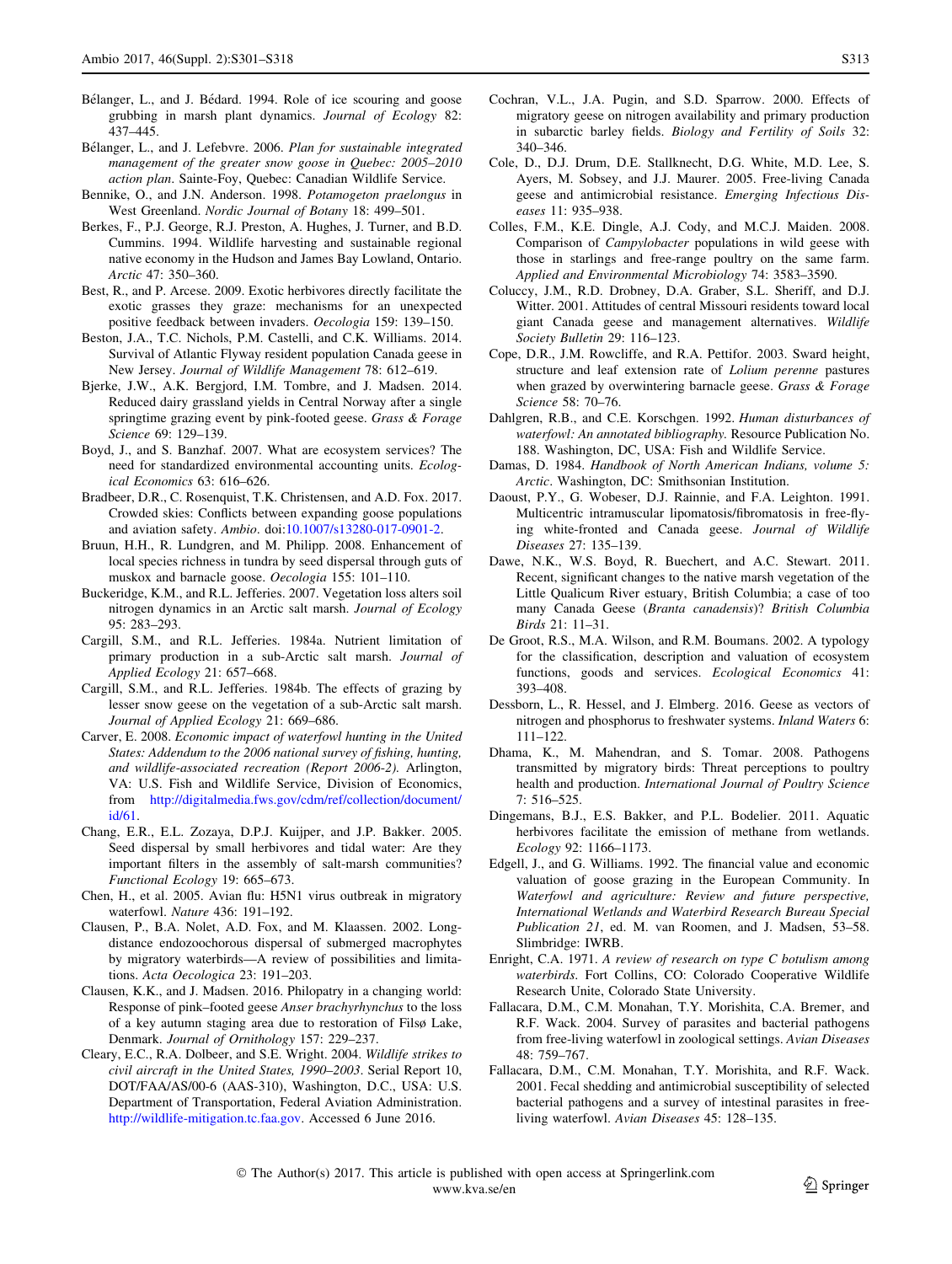- <span id="page-13-0"></span>Farber, S.C., R. Costanza, and M.A. Wilson. 2002. Economic and ecological concepts for valuing ecosystems. Ecological Economics 41: 375–392.
- Federal Aviation Administration. 2016. U.S. Department of Transportation, Federal Aviation Administration, Washington, DC, USA. <http://wildlife-mitigation.tc.faa.gov>. Accessed 6 June 2016.
- Feige, N., H.P. van der Jeugd, A.J. van der Graaf, K. Larsson, A. Leito, and J. Stahl. 2008. Newly established breeding sites of the Barnacle Goose Branta leucopsis in North-western Europe—An overview of breeding habitats and colony development. Vogelwelt 129: 244–252.
- Fenger, M., T. Nyegaard, and M.F. Jørgensen. 2016. Monitoring of common bird species in Denmark 1975-2015. Annual report of the point count programme. Copenhagen: Danish Ornithological Society (In Danish with English summary).
- Ferraro, D.O., and M. Oesterheld. 2002. Effect of defoliation on grass growth. A quantitative review. Oikos 98: 125–133.
- Figuerola, J., and A.J. Green. 2002. Dispersal of aquatic organisms by waterbirds: A review of past research and priorities for future studies. Freshwater Biology 47: 483–494.
- Figuerola, J., A.J. Green, K. Black, and B. Okamura. 2004. Influence of gut morphology on passive transport of freshwater bryozoans by waterfowl in Doñana (southwestern Spain). Canadian Journal of Zoology 82: 835–840.
- Fisher, B., R.K. Turner, and P. Morling. 2009. Defining and classifying ecosystem services for decision making. Ecological Economics 68: 643–653.
- Fivez, L., S. Vicca, I.A. Janssens, and P. Meire. 2014. Western Palaearctic breeding geese can alter carbon cycling in their winter habitat. Ecosphere 5: 139.
- Ford, H., A. Garbutt, L. Jones, and D.L. Jones. 2013. Grazing management in saltmarsh ecosystems drives invertebrate diversity, abundance and functional group structure. Insect Conservation and Diversity 6: 189–200.
- Fox, A.D. 2003. The Greenland White-fronted Goose Anser albifrons flavirostris—The annual cycle of a migratory herbivore on the European continental fringe. Published D.Sc thesis, University of Copenhagen.
- Fox, A.D., et al. 2010. Current estimates of goose population sizes in Western Europe, a gap analysis and an assessment of trends. Ornis Svecica 20: 115–127.
- Fox, A.D., J. Elmberg, I. Tombre, and R. Hessel. 2016. Agriculture and herbivorous waterfowl: A review of the scientific basis for improved management. Biological Reviews. doi:[10.1111/brv.](http://dx.doi.org/10.1111/brv.12258) [12258](http://dx.doi.org/10.1111/brv.12258).
- Fox, A.D., and J. Kahlert. 2003. Repeated grazing of a salt marsh grass by moulting greylag geese Anser anser—Does sequential harvesting optimise biomass or protein gain? Journal of Avian Biology 34: 89–96.
- Fox, A.D., J.N. Kristiansen, D.A. Stroud, and H. Boyd. 1998. The effects of simulated spring goose grazing on the growth rate and protein content of Phleum pratense leaves. Oecologia 116: 154–159.
- Fox, A.D., J. Madsen, H. Boyd, E. Kuijken, D.W. Norriss, I.M. Tombre, and D.A. Stroud. 2005. Effects of agricultural change on abundance, fitness components and distribution of two Arcticnesting goose populations. Global Change Biology 11: 881–893.
- Fu, B.J., C.H. Su, Y.P. Wei, I.R. Willet, Y.H. Lü, and G.H. Lu. 2011. Double counting in ecosystem valuation: causes and counter measures. Ecological Research 26: 1–14.
- García-Álvarez, A., C.H.A. van Leeuwen, C.J. Luque, A. Hussner, A. Vélez-Martín, A. Pérez-Vázquez, A.J. Green, and E.M. Castellanos. 2015. Internal transport of alien and native plants by geese and ducks: An experimental study. Freshwater Biology 60: 1316–1329.
- Gauthier, G., J. Bêty, J.-F. Giroux, and L. Rochefort. 2004. Trophic interactions in a high Arctic Snow Goose colony. Integrative and Comparative Biology 44: 119–129.
- Gauthier, G., J.-F. Giroux, and L. Rochefort. 2006. The impact of goose grazing on Arctic and temperate wetlands. Acta Zoologica Sinica 52: 108–111.
- Gerdes, K., and H. Reepmayer. 1983. Zur raumlichen verteilung überwinternder Saat-und Bleesganse (Anser fabalis und A. albifrons) in abhängigkeit von naturschutzschadlichen und fordernden einflussen. Die Vogelwelt 104: 54–67.
- Gilbert, M., X. Xiao, J. Domenech, J. Lubroth, V. Martin, and J. Slingenbergh. 2006. Anatidae migration in the western Palearctic and spread of highly pathogenic avian influenza H5N1 virus. Emerging Infectious Diseases 12: 1650–1656.
- Giroux, J.F. 1981. Ducks nesting in association with Canada Geese. Journal of Wildlife Management 45: 778–782.
- Gorham, T.J., and J. Lee. 2015. Pathogen loading from Canada geese faeces in freshwater: Potential risks to human health through recreational water exposure. Zoonoses and Public Health 63: 177–190.
- Gormezano, L.J., and R.F. Rockwell. 2013. What to eat now? Shifts in polar bear diet during the ice-free season in western Hudson Bay. Ecology and Evolution 3: 3509–3523.
- Goulder, L.H., and D. Kennedy. 2011. Interpreting and estimating the value of ecosystem services. In Natural capital. Theory and practice of mapping ecosystem services, ed. P. Kareiva, H. Tallis, T.H. Ricketts, G.C. Daily, and S. Polasky, 15–33. Oxford: University Press.
- Graczyk, T.K., R. Fayer, and M.R. Cranfield. 1997. Zoonotic transmission of Cryptosporidium parvum: Implications for water-borne cryptosporidiosis. Parasitology Today 13: 348–351.
- Grado, S.C., K.M. Hunt, C.P. Hutt, X.T. Santos, and R.M. Kaminski. 2011. Economic impacts of waterfowl hunting in Mississippi derived from a state-based mail survey. Human Dimensions of Wildlife 16: 100–113.
- Green, A.J. 2016. The importance of waterbirds as an overlooked pathway of invasion for alien species. Diversity and Distributions 22: 239–247.
- Green, A.J., and J. Elmberg. 2014. Ecosystem services provided by waterbirds. Biological Reviews 89: 105–122.
- Groot Bruinderink, G.W.T.A. 1989. The impact of wild geese visiting improved grasslands in the Netherlands. Journal of Animal Ecology 26: 131–146.
- Guldemond, A., and T.C.P. Melman. 2016. Ganzen: Succes en probleem. In Agrarisch natuurbeheer in Nederland; principes, resultaten en perspectieven, ed. T.C.P. Melman, W.A. Teunissen, and J.A. Guldemond, 163–175. Wageningen: University Press. (in Dutch).
- Hahn, S., S. Bauer, and M. Klaassen. 2008. Quantification of allochthonous nutrient input into freshwater bodies by herbivorous waterbirds. Freshwater Biology 53: 181–193.
- Haileselasie, T.H., J. Mergeay, L.J. Weider, E. Jeppesen, and L. De Meester. 2016. Colonization history and clonal richness of asexual Daphnia in periglacial habitats of contrasting age in West Greenland. Journal of Animal Ecology 85: 1108–1117.
- Haramis, G.M., and G.D. Kearns. 2007. Herbivory by resident geese: The loss and recovery of wild rice along the tidal Patuxent River. Journal of Wildlife Management 71: 788–794.
- Hik, D.S., H.A. Sadul, and R.L. Jefferies. 1991. Effects of the timing of multiple grazings by geese on net aboveground primary production of swards of Puccinellia phryganodes. Journal of Ecology 79: 715–730.
- Hines, J.E., P.B. Latour, and C.S. Machtans. 2010. The effects on lowland habitat, breeding shorebirds and songbirds in the Banks Island Bird Sanctuary Number 1 by the growing colony of Lesser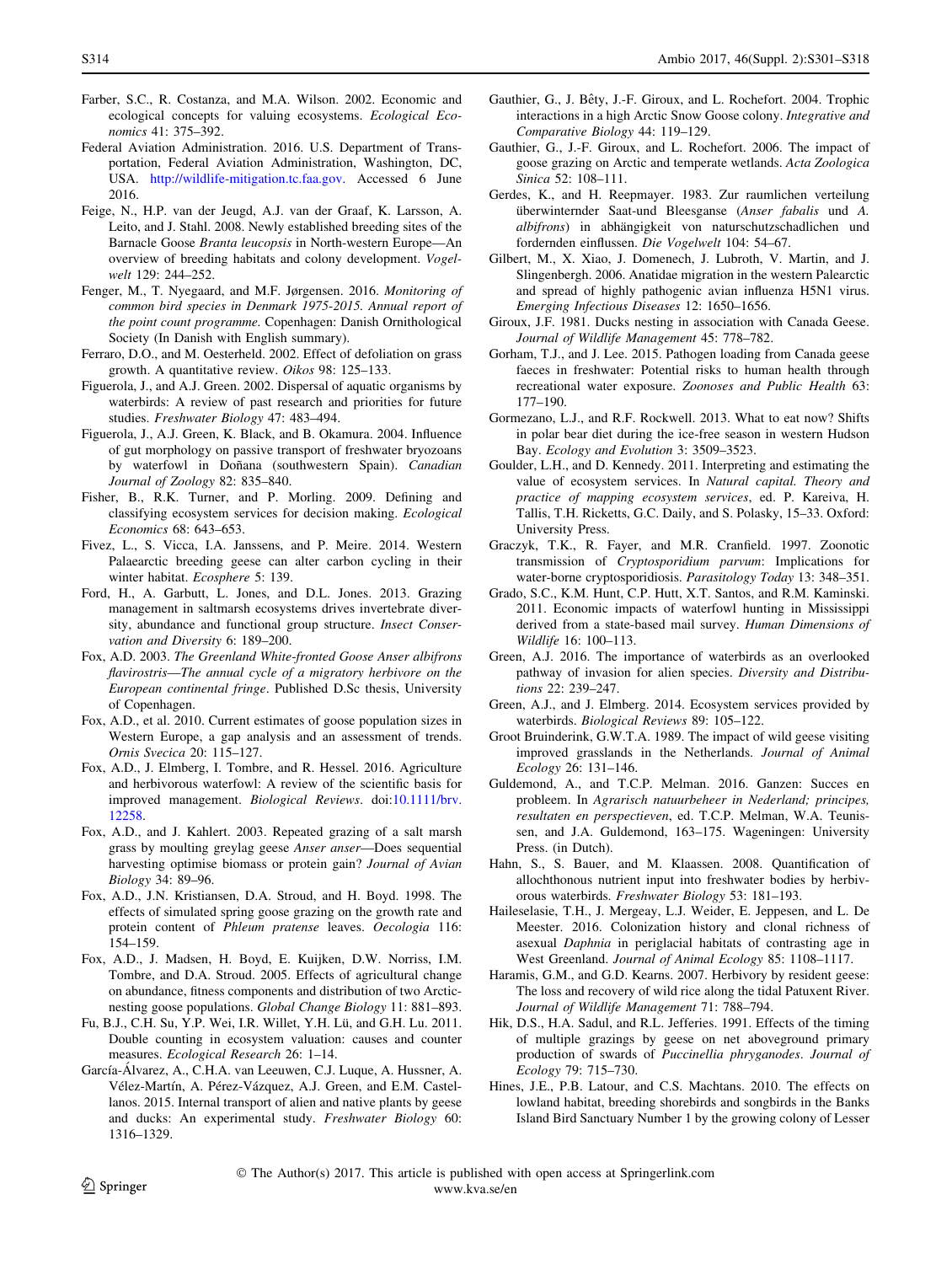<span id="page-14-0"></span>Snow Geese (Chen caerulescens caerulescens). Canadian Wildlife Service Occasional Paper 118: 1–40.

- Hirschfeld, A., and A. Heyd. 2005. Mortality of migratory birds caused by hunting in Europe: bag statistics and proposals for the conservation of birds and animal welfare. Berichte zum Vogelschutz 42: 47–74.
- Hitchcock, C.L., and C. Gratto-Trevor. 1997. Diagnosing a shorebird local population decline with a stage-structured population model. Ecology 78: 522–534.
- Howarth, R.B., and S. Farber. 2002. Accounting for the value of ecosystem services. Ecological Economics 41: 421–429.
- Hoye, B.J., V.J. Munster, H. Nishiura, M. Klaassen, and R.A. Fouchier. 2010. Surveillance of wild birds for avian influenza virus. Emerging Infectious Diseases 16: 1827–1834.
- Hubálek, Z. 2004. An annotated checklist of pathogenic microorganisms associated with migratory birds. Journal of Wildlife Diseases 40: 639–659.
- Hussong, D., J.M. Damare, R.J. Limpert, W.J. Sladen, R.M. Weiner, and R.R. Colwell. 1979. Microbial impact of Canada geese (Branta canadensis) and whistling swans (Cygnus columbianus columbianus) on aquatic ecosystems. Applied and Environmental Microbiology 37: 14–20.
- Hvenegaard, G.T. 2011. Potential conservation benefits of wildlife festivals. Event Management 15: 373–386.
- Hvenegaard, G.T., and V. Manaloor. 2006. A comparative approach to analyzing local expenditures and visitor profiles of two wildlife festivals. Event Management 10: 231–239.
- Iacobelli, A., and R.L. Jefferies. 1991. Inverse salinity gradients in coastal marshes and the death of stands of Salix—The effects of grubbing by geese. Journal of Ecology 79: 61–73.
- Ingram, C. 1933. Cattle feeding on geese droppings. British Birds 26: 309–310.
- Isaac-Renton, M., J.R. Bennetta, R.J. Best, and P. Arcese. 2011. Effects of introduced Canada geese (Branta canadensis) on native plant communities of the Southern Gulf Islands, British Columbia. Ecoscience 17: 394–399.
- Jacobs, M.H. 2007. Wildlife value orientations in the Netherlands. Human Dimensions of Wildlife 12: 359–365.
- Jano, A.P., R.L. Jefferies, and R.F. Rockwell. 1998. The detection of vegetational change by multitemporal analysis of LANDSAT data: The effects of goose foraging. Journal of Ecology 86: 93–99.
- Jefferies, R.L. 1988. Pattern and process in Arctic coastal vegetation in response to foraging by lesser snow geese. In Plant form and vegetation structure, adaptation, plasticity and relationship to herbivory, eds. M.J.A. Werger, P.J.M. van der Aart, H.J. During, and J.T.A Verhoeven, 281–300. Amsterdam: SPB Academic Publishing.
- Jensen, L.S., and J.K. Schjoerring. 2011. Benefits of nitrogen for food, fiber and industrial production. In The European Nitrogen Assessement. Sources, effects and policy perspectives, ed. M.A. Sutton, 32–61. Cambridge: Cambridge University Press.
- Jensen, R.A., M.S. Wisz, and J. Madsen. 2008. Prioritizing refuge sites for migratory geese to alleviate conflicts with agriculture. Biological Conservation 141: 1806–1818.
- Jia, Q., K. Koyama, C.-Y. Choi, H.-J. Kim, L. Cao, D. Gao, G. Liu, and A.D. Fox. 2016. Population estimates and geographical distributions of swans and geese in East Asia based on counts during the non-breeding season. Bird Conservation International 26: 397–417.
- Jonker, R.M., G. Eichhorn, F. van Langevelde, and S. Bauer. 2010. Predation danger can explain changes in timing of migration: The case of the barnacle goose. PLoS ONE 5: e11369.
- Kadlec, J.A. 1979. Nitrogen and phosphorus dynamics in inland fresh– water wetlands. In Waterfowl and wetlands: an integrated

review, ed. T.A. Bookhart, 17–41. La Crosse Wisconsin: LaCrosse Printing Company.

- Kear, J. 1963. The agricultural importance of wild goose droppings. Wildfowl Trust Annual Report 14: 72–77.
- Kear, J. 1966. The food of geese. International Zoo Yearbook 6: 96–103.
- Kitchell, J.F., D.E. Schindler, B.R. Herwig, D.M. Post, M.H. Olson, and M. Oldham. 1999. Nutrient cycling at the landscape scale: The role of diel foraging migrations by geese at the Bosque del Apache National Wildlife Refuge, New Mexico. Limnology and Oceanography 44: 828–836.
- Klaassen, M., S. Bauer, J. Madsen, and I. Tombre. 2006. Modelling behavioural and fitness consequences of disturbance for geese along their spring flyway. Journal of Applied Ecology 43: 92–100.
- Kleijn, D., E. van Winden, P.W. Goedhart, and W. Teunissen. 2009. Evaluatie Opvangbeleid 2005–2008 overwinterende ganzen en smienten. Deelrapport 10. Hebben overwinterende ganzen invloed op de weidevogelstand? Rapport No. 1771. Wageningen, The Netherlands: Alterra. (in Dutch).
- Klein, D.R., H.H. Bruun, R. Lundgren, and M. Philipp. 2008. Climate change influences on species interrelationships and distributions in high-Arctic Greenland. Advances in Ecological Research 40: 81–100.
- Koffijberg, K., H. Schekkerman, H. van der Jeugd, M. Hornman, and E. van Winden. 2017. Responses of wintering geese to the designation of goose foraging areas in The Netherlands. Ambio. doi[:10.1007/s13280-016-0885-3](http://dx.doi.org/10.1007/s13280-016-0885-3).
- Krcmar, E., G.C. van Kooten, and A. Chan–McLeod. 2010. Waterfowl Harvest Benefits in Northern Aboriginal Communities and Potential Climate Change Impacts. Victoria BC, Canada: Resource Economics and Policy Analysis Research Group, Department of Economics, University of Victoria.
- Laanbroek, H.J. 2010. Methane emission from natural wetlands: Interplay between emergent macrophytes and soil microbial processes. A mini–review. Annals of Botany 105: 141–153.
- Lehikoinen, A., and K. Jaatinen. 2012. Delayed autumn migration in northern European waterfowl. Journal of Ornithology 153: 563–570.
- Lévesque, H., and B. Collins. 1999. Migratory game birds harvested in Canada during the 1991, 1992, and 1993 hunting seasons. Ottawa: Canadian Wildlife Service, Environment Canada.
- Loonen, M.J.J.E., M. Zijlstra, and M.R. van Eerden. 1991. Timing of wing moult in Greylag Geese Anser anser in relation to the availability of their food plants. Ardea 79: 253–260.
- Louette, G., and L. De Meester. 2004. Rapid colonization of a newly created habitat by cladocerans and the initial build-up of a Daphnia-dominated community. Hydrobiologia 513: 245–249.
- Mack, M.C., M.S. Bret-Harte, T.N. Hollingsworth, R.R. Jandt, E.A. Schuur, G.R. Shaver, and D.L. Verbyla. 2011. Carbon loss from an unprecedented Arctic tundra wildfire. Nature 475: 489–492.
- MacMillan, D., N. Hanley, and M. Daw. 2004. Costs and benefits of wild goose conservation in Scotland. Biological Conservation 119: 475–485.
- MacMillan, D.C., and N. Leader-Williams. 2008. When successful conservation breeds conflict: An economic perspective on wild goose management. Bird Conservation International 18: S200– S210.
- Madsen, J. 1985. Impact of disturbance on field utilisation of Pinkfooted Geese in West Jutland, Denmark. Biological Conservation 33: 53–63.
- Manny, B.A., W.C. Johnson, and R.G. Wetzel. 1994. Nutrient additions by waterfowl to lakes and reservoirs: Predicting their effects on productivity and water quality. Hydrobiologia 279: 121–132.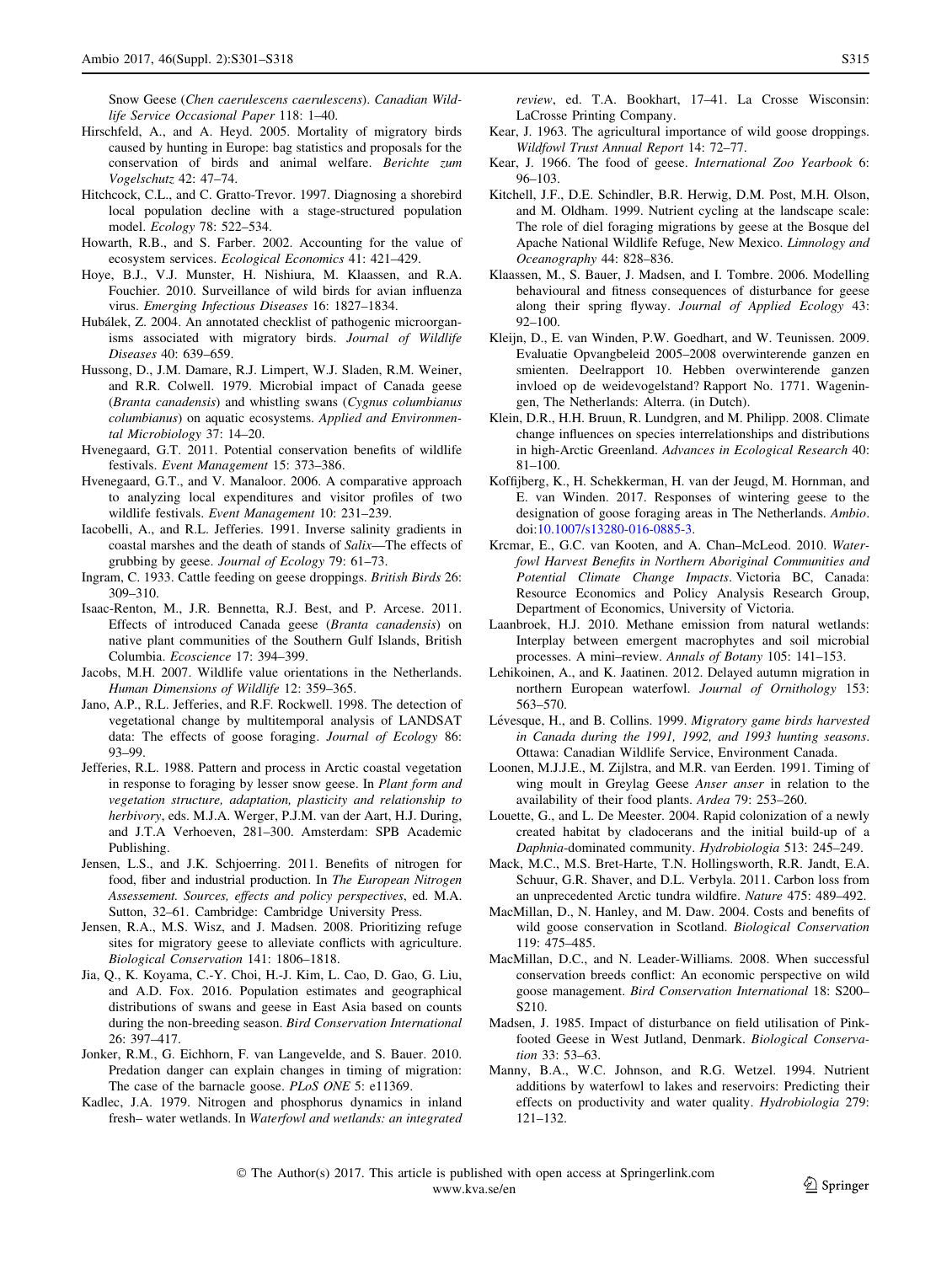- <span id="page-15-0"></span>Manny, B.A., R.G. Wetzel, and W.C. Johnson. 1975. Annual contribution of carbon, nitrogen and phosphorus by migrant Canada geese to a hardwater lake. Verhandlungen—Internationale Vereinigung für Theoretische und Angewandte Limnologie 19: 949–951.
- Maron, J.L., J.A. Estes, D.A. Croll, E.M. Danner, S.C. Elmendorf, and S.L. Buckelew. 2006. An introduced predator alters Aleutian island plant communities by thwarting nutrient subsidies. Ecological Monographs 76: 3–24.
- Mateo, R. 2009. Lead poisoning in wild birds in Europe and regulations adopted by different countries. In Ingestion of spent lead ammunition: Implications for wildlife and humans, ed. R.T. Watson, M. Fuller, M. Pokras, and G. Hunt, 71–98. Boise, ID: The Peregrine Fund.
- McNaughton, S.J. 1979. Grazing as an optimization process: Grassungulate relationships in the Serengeti. American Naturalist 113: 691–703.
- McNaughton, S.J., L. Wallace, and M.B. Coughenour. 1983. Plant adaptation in an ecosystem context: Effects of defoliation, nitrogen, and water on growth of an African C4 sedge. Ecology 64: 307–318.
- McWilliams, S.R., J.P. Dunn, and D.G. Raveling. 1994. Predator– prey interactions between eagles and cackling Canada and Ross' geese during winter in California. The Wilson Bulletin 106: 272–288.
- MEA. 2005. United nations millennium ecosystem assessment: Ecosystems and human well-being, vol. 5. Washington, DC: Island Press.
- Meire, P., and E. Kuijken. 1991. Factors affecting the number and distribution of wintering geese and some implications for their conservation in Flanders, Belgium. Ardea 79: 143–157.
- Melman, T.C.P., D. Kleijn, and B. Voslamber. 2011. Ganzen: geliefd, maar met mate. Vakblad Natuur, Bos en Landschap 8: 14–17. (in Dutch).
- Melman. T.C.P., B.S. Ebbinge, and A.P.P.M. Clerkx. 2009. Evaluatie Opvangbeleid 2005-2008 overwinterende ganzen en smienten. Deelrapport 7. Kosten van het opvangbeleid in relatie tot de verspreiding van ganzen en smienten over de provincies. Rapport No. 1844. Wageningen, The Netherlands: Alterra (in Dutch).
- Meyer, H., H. Fock, A. Haase, H.D. Reinke, and I. Tulowitzki. 1995. Structure of the invertebrate fauna of salt marshes of the Wadden Sea coast of Schleswig-Holstein influenced by sheep-grazing. Helgoländer Meeresuntersuchungen 49: 563–589.
- Middleton, J.H., and A. Ambrose. 2005. Enumeration and antibiotic resistance patterns of fecal indicator organisms isolated from migratory Canada geese (Branta canadensis). Journal of Wildlife Diseases 41: 334–341.
- Milakovic, B., T.J. Carlton, and R.L. Jefferies. 2001. Changes in midge (Diptera: Chironomidae) populations of sub-Arctic supratidal vernal ponds in response to goose foraging. Ecoscience 8: 58–67.
- Milakovic, B., and R.L. Jefferies. 2003. The effects of goose herbivory and loss of vegetation on ground beetle and spider assemblages in an Arctic supratidal marsh. Ecoscience 10: 57–65.
- Mini, A.E., D.C. Bachmann, J. Cocke, K.M. Griggs, K.A. Spragens, and J.M. Black. 2013. Recovery of the Aleutian Cackling Goose Branta hutchinsii leucopareia: 10-year review and future prospects. Wildfowl 61: 3–29.
- Montzka, S.A., E.J. Dlugokencky, and J.H. Butler. 2011. Non-CO<sub>2</sub> greenhouse gases and climate change. Nature 476: 43–50.
- Mooij, J.H. 2005. Protection and use of waterbirds in the European Union. Beiträge zur Jagd- und Wildforschung 30: 49–76.
- Myhre, G., D. Shindell, F.-M. Bréon, W. Collins, J. Fuglestvedt, J. Huang, D. Koch, J.-F. Lamarque, D. Lee, B. Mendoza, T.

Nakajima, A. Robock, G. Stephens, T. Takemura, and H. Zhang, 2013. Anthropogenic and natural radiative forcing. In Climate change 2013: The physical science basis. Contribution of WGI to the fifth assessment report of the intergovernmental panel on climate change, eds. T.F. Stocker, D. Qin, G.-K. Plattner, M. Tignor, S.K. Allen, J. Boschung, A. Nauels, Y. Xia, V. Bex, and P.M. Midgley. Cambridge: Cambridge University Press.

- Nichols, T.C. 2014. Integrated damage management reduces grazing of wild rice by resident Canada geese in New Jersey. Wildlife Society Bulletin 38: 229–236.
- Nürnberg, G.K., and B.D. LaZerte. 2016. Trophic state decrease after lanthanum-modified bentonite (Phoslock) application to a hypereutrophic polymictic urban lake frequented by Canada geese (Branta canadensis). Lake and Reservoir Management 32: 74–88.
- Olson, M.H., M.M. Hage, M.D. Binkley, and J.R. Binder. 2005. Impact of migratory snow geese on nitrogen and phosphorus dynamics in a freshwater reservoir. Freshwater Biology 50: 882–890.
- Olsen, B., V.J. Munster, A. Wallensten, J. Waldenström, A.D. Osterhaus, and R.A. Fouchier. 2006. Global patterns of influenza A virus in wild birds. Science 312: 384–388.
- Owen, M., J.M. Black, M.K. Agger, and C.R.G. Campbell. 1987. The use of the Solway Firth, by Barnacle Geese Branta leucopsis Bechst, in relation to refuge establishment and increases in numbers. Biological Conservation 39: 63–81.
- Pedersen, Å.Ø., J.D.M. Speed, and I.M. Tombre. 2013. Prevalence of pink-footed goose grubbing in the Arctic tundra increases with population expansion. Polar Biology 36: 1569–1575.
- Pettigrew, C.T., B.J. Hann, and L.G. Goldsborough. 1997. Waterfowl feces as a source of nutrients to a prairie wetland: Responses of microinvertebrates to experimental additions. Hydrobiologia 362: 55–66.
- Post, D.M., J.P. Taylor, J.F. Kitchell, M.H. Olson, D.E. Schindler, and B.R. Herwig. 1998. The role of migratory waterfowl as nutrient vectors in a managed wetland. Conservation Biology 12: 910–920.
- Prestrud, K.W., et al. 2007. Serosurvey for Toxoplasma gondii in arctic foxes and possible sources of infection in the high Arctic of Svalbard. Veterinary Parasitology 150: 6–12.
- Prins, H.H.T., R.C. Ydenberg, and R.H. Drent. 1980. Sea plantain Plantago maritima during spring staging: field observations and experiments. Acta Botanica Neerlandica 29: 585–596.
- Prop, J., J.M. Black, P. Shimmings, and M. Owen. 1998. The spring range of barnacle geese Branta leucopsis in relation to changes in land management and climate. Biological Conservation 86: 339–346.
- Prop, J., et al. 2015. Climate change and the increasing impact of polar bears on bird populations. Frontiers in Ecology and Evolution 3: 33. doi[:10.3389/fevo.2015.00033.](http://dx.doi.org/10.3389/fevo.2015.00033)
- Prosser, D.J., P. Cui, J.Y. Takekawa, M. Tang, Y. Hou, B.M. Collins, B. Yan, N.J. Hill, et al. 2011. Wild bird migration across the Qinghai-Tibetan plateau: A transmission route for highly pathogenic H5N1. PLoS ONE 6: e17622.
- Radtke, T.M., and C.D. Dieter. 2011. Canada goose crop damage abatement in South Dakota. Human-Wildlife Interactions 5: 315–320.
- Ramo, C., J.A. Amat, L. Nilsson, V. Schricke, M. Rodríguez-Alonso, E. Gómez-Crespo, and M. Boos. 2015. Latitudinal-related variation in wintering population trends of greylag geese (Anser anser) along the Atlantic Flyway: A response to climate change? PLoS ONE 10: e0140181.
- Riddington, R., M. Hassall, S.J. Lane, P.A. Turner, and R. Walters. 1996. The impact of disturbance on the behaviour and energy budgets of Brent Geese Branta b. bernicla. Bird Study 43: 269–279.

 The Author(s) 2017. This article is published with open access at Springerlink.com www.kva.se/en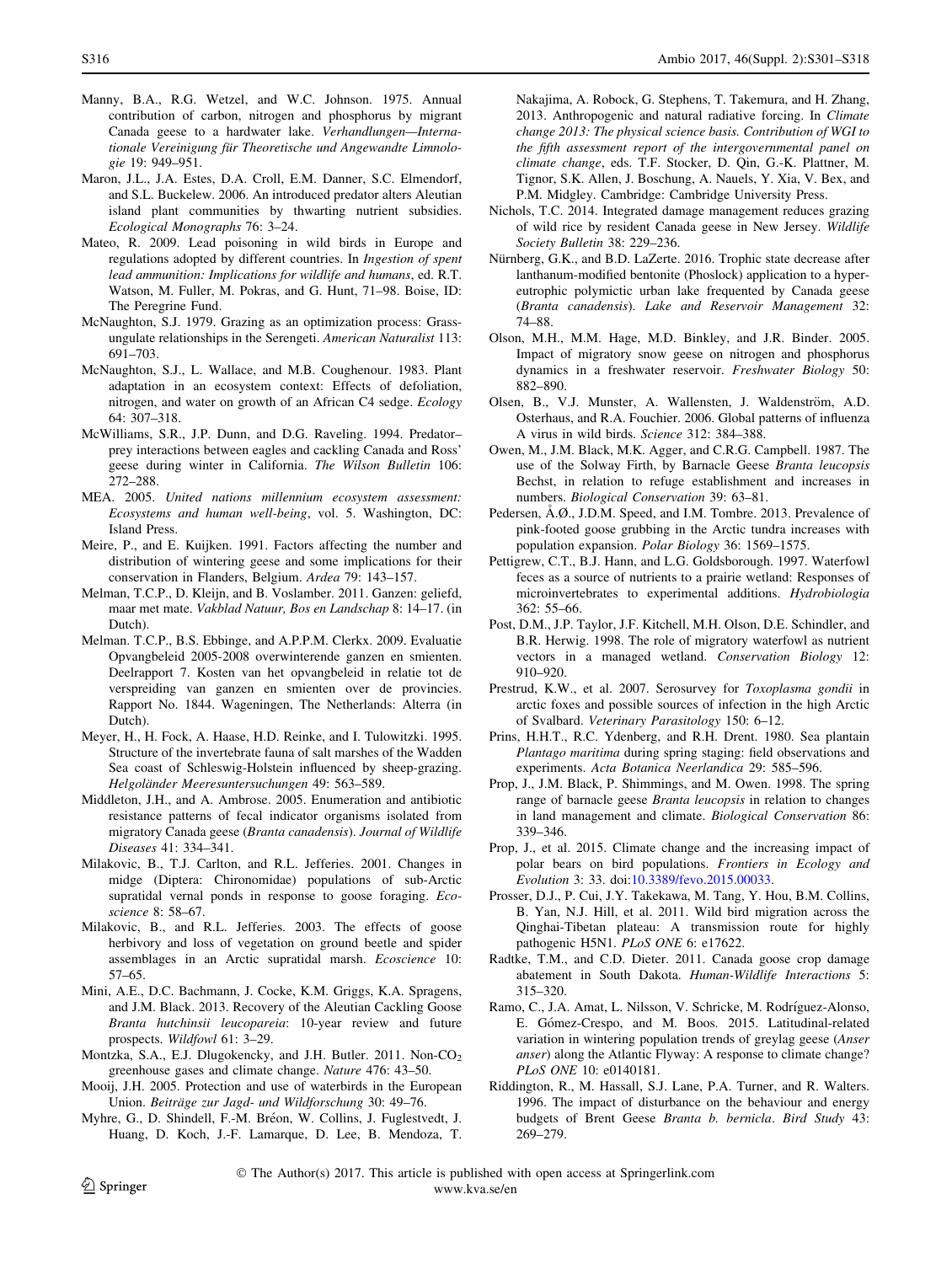- <span id="page-16-0"></span>Rockwell, R.F., C.R. Witte, R.L. Jefferies, and P.J. Weatherhead. 2003. Response of nesting savannah sparrows to 25 years of habitat change in a snow goose colony. *Ecoscience* 10: 33-37.
- Rönicke, H., R. Doerffer, H. Siewers, O. Büttner, K.E. Lindenschmidt, P. Herzsprung, M. Beyer, and H. Rupp. 2008. Phosphorus input by Nordic geese to the eutrophic Lake Arendsee, Germany. Fundamental and Applied Limnology 172: 111–119.
- Ruess, R.W., D.S. Hik, and R.L. Jefferies. 1989. The role of Lesser Snow Geese as nitrogen processors in a sub-Arctic salt marsh. Oecologia 79: 23–29.
- Rutledge, M.E., R.M. Siletzky, W. Gu, L.A. Degernes, C.E. Moorman, C.S. DePerno, and S. Kathariou. 2013. Characterization of Campylobacter from resident Canada geese in an urban environment. Journal of Wildlife Diseases 49: 1–9.
- Rutschke, E., and G. Schiele. 1978. The influence of geese (genus Anser) migrating and wintering in the GDR on agricultural and limnological ecosystems. Verhandlungen der Ornithologischen Gesellschaft in Bayern 23: 177–190.
- Samelius, G., R.T. Alisauskas, K.A. Hobson, and S. Larivière. 2007. Prolonging the Arctic pulse: long-term exploitation of cached eggs by Arctic foxes when lemmings are scarce. Journal of Animal Ecology 76: 873–880.
- Sarneel, J.M., N. Huig, G.F. Veen, W. Rip, and E.S. Bakker. 2014. Herbivores enforce sharp boundaries between terrestrial and aquatic ecosystems. Ecosystems 17: 1426–1438.
- Schuur, E.A., et al. 2008. Vulnerability of permafrost carbon to climate change: Implications for the global carbon cycle. BioScience 58: 701–714.
- Şekercioğlu, Ç.H. 2002. Impacts of birdwatching on human and avian communities. Environmental Conservation 29: 282–289.
- Şekercioğlu, Ç.H. 2003. Conservation through commodification. Birding 35: 394–402.
- Seppelt, R., C.F. Dormann, F.V. Eppink, S. Lautenbach, and S. Schmidt. 2011. A quantitative review of ecosystem service studies: Approaches, shortcomings and the road ahead. Journal of Applied Ecology 28: 630–636.
- SGSBC. 2009. Management plan for greater snow geese in the Atlantic Flyway. Snow Goose, Swan and Brant Committee of the Atlantic Flyway Gamebird Technical Section.
- Sherfy, M.R., and R.L. Kirkpatrick. 2003. Invertebrate response to Snow Goose herbivory on moist-soil vegetation. Wetlands 23: 236–249.
- Sijtsma, F.J., C.M. van der Heide, and A. van Hinsberg. 2013. Beyond monetary measurement: How to evaluate projects and policies using the ecosystem services framework. Environmental Science & Policy 32: 14–25.
- Shimada, T., and C. Mizota. 2009. The effects of grazing by geese on the dry mass and soil inorganic nitrogen of Lolium hybridum grasslands. Japanese Journal of Ornithology 58: 201–205.
- Sjögersten, S., R. van der Wal, and S.J. Woodin. 2006. Small–scale hydrological variation determines landscape CO2 fluxes in the high Arctic. Biogeochemistry 80: 205–216.
- Sjögersten, S., R. van der Wal, and S.J. Woodin. 2012. Impacts of grazing and climate warming on C pools and decomposition rates in Arctic environments. Ecosystems 15: 349–362.
- Smart, J., J.A. Gill, W.J. Sutherland, and A.R. Watkinson. 2006. Grassland-breeding waders: Identifying key habitat requirements for management. Journal of Applied Ecology 43: 454–463.
- Sodhi, N.S. 2002. Competition in the air: Birds versus aircraft. Auk 119: 587–595.
- Somarelli, J.A., J.C. Makarewicz, R. Sia, and R. Simon. 2007. Wildlife identified as major source of Escherichia coli in agriculturally dominated watersheds by BOX A1R-derived genetic fingerprints. Journal of Environmental Management 82: 60–65.
- Speed, J.D.M., S.J. Woodin, H. Tommervik, M.P. Tamstorf, and R. van der Wal. 2009. Predicting habitat utilization and extent of ecosystem disturbance by an increasing herbivore population. Ecosystems 12: 349–359.
- Srivastava, D.S., and R.L. Jefferies. 1996. A positive feedback herbivory, plant growth, salinity, and the desertification of an Arctic saltmarsh. Journal of Ecology 84: 31–42.
- Stahl, J., A.J. van der Graaf, R.H. Drent, and J.P. Bakker. 2006. Subtle interplay of competition and facilitation among small herbivores in coastal grasslands. Functional Ecology 20: 908–915.
- Sukhdev, P. 2008. The economics of ecosystems and biodiversity. Brussels: TEEB, European Communities.
- Tallis, H., and S. Polasky. 2011. Assessing multiple ecosystem services: an integrated tool for the real world. In Natural capital. Theory and practice of mapping ecosystem services, ed. P. Kareiva, H. Tallis, T.H. Ricketts, G.C. Daily, and S. Polasky, 34–52. Oxford: University Press.
- TEEB. 2010. The economics of ecosystems and biodiversity ecological and economic foundations, ed. P. Kumar. London: Earthscan.
- U.S. Fish and Wildlife Service. 2015. Waterfowl population status reports. Waterfowl Population status, 2015. Washington, DC, USA: USFWS Division of Migratory Bird Management. Available at [http://www.fws.gov/birds/surveys–and–data/reports–](http://www.fws.gov/birds/surveys%e2%80%93and%e2%80%93data/reports%e2%80%93and%e2%80%93publications/population%e2%80%93status.php) [and–publications/population–status.php](http://www.fws.gov/birds/surveys%e2%80%93and%e2%80%93data/reports%e2%80%93and%e2%80%93publications/population%e2%80%93status.php).
- Van den Wyngaert, I.J.J., A.K. Hilgers, J.C. Berk, and J.T.A.Verhoeven. 2001. Effects of grazing Greylag Geese on nutritional fluxes: decomposition of litter and faecal material. In Grazing of extensive reed beds by moulting Greylag Geese: Effects on nutrient dynamics and growth of the Phragmites australis vegetation and consequences for the lake ecosystem, chap. 3. Utrecht, The Netherlands: University of Utrecht Ph.D. thesis. .
- Van der Graaf, A.J., J. Stahl, and J.P. Bakker. 2005. Compensatory growth of Festuca rubra after grazing: Can migratory herbivores increase their own harvest during staging? Functional Ecology 19: 961–969.
- Van der Graaf, A.J., J. Stahl, G.F. Veen, R.M. Havinga, and R.H. Drent. 2007. Patch choice of avian herbivores along a migration trajectory-from temperate to Arctic. Basic and Applied Ecology 8: 354–363.
- Van der Jeugd, H.P., G. Eichhorn, K.E. Litvin, J. Stahl, K. Larsson, A.J. van der Graaf, and R.H. Drent. 2009. Keeping up with early springs: Rapid range expansion in an avian herbivore incurs a mismatch between reproductive timing and food supply. Global Change Biology 15: 1057–1071.
- van der Jeugd, H.P., and A. Kwak. 2017. Management of a Dutch resident barnacle goose Branta leucopsis population: How can results from counts, ringing and hunting bag statistics be reconciled? Ambio. doi:[10.1007/s13280-017-0900-3](http://dx.doi.org/10.1007/s13280-017-0900-3).
- Van der Wal, R., P. Kunst, and R. Drent. 1998. Interactions between hare and brent goose in a salt marsh system; evidence for food competition? Oecologia 117: 227–234.
- Van der Wal, R., and M.J.J.E. Loonen. 1998. Goose droppings as food for reindeer. Canadian Journal of Zoology 76: 1117–1122.
- Van der Wal, R., S. Sjögersten, S.J. Woodin, E.J. Cooper, I.S. Jónsdóttir, D. Kuijper, A.D. Fox, and A.D. Huiskes. 2007. Spring feeding by pink-footed geese reduces carbon stocks and sink strength in tundra ecosystems. Global Change Biology 13: 539–545.
- Van Eerden, M.R., M. Zijlstra, M. Van Roomen, and A. Timmerman. 1996. The response of Anatidae to changes in agricultural practice: Long-term shifts in the carrying capacity of wintering waterfowl. Gibier Faune Sauvage 13: 681–706.